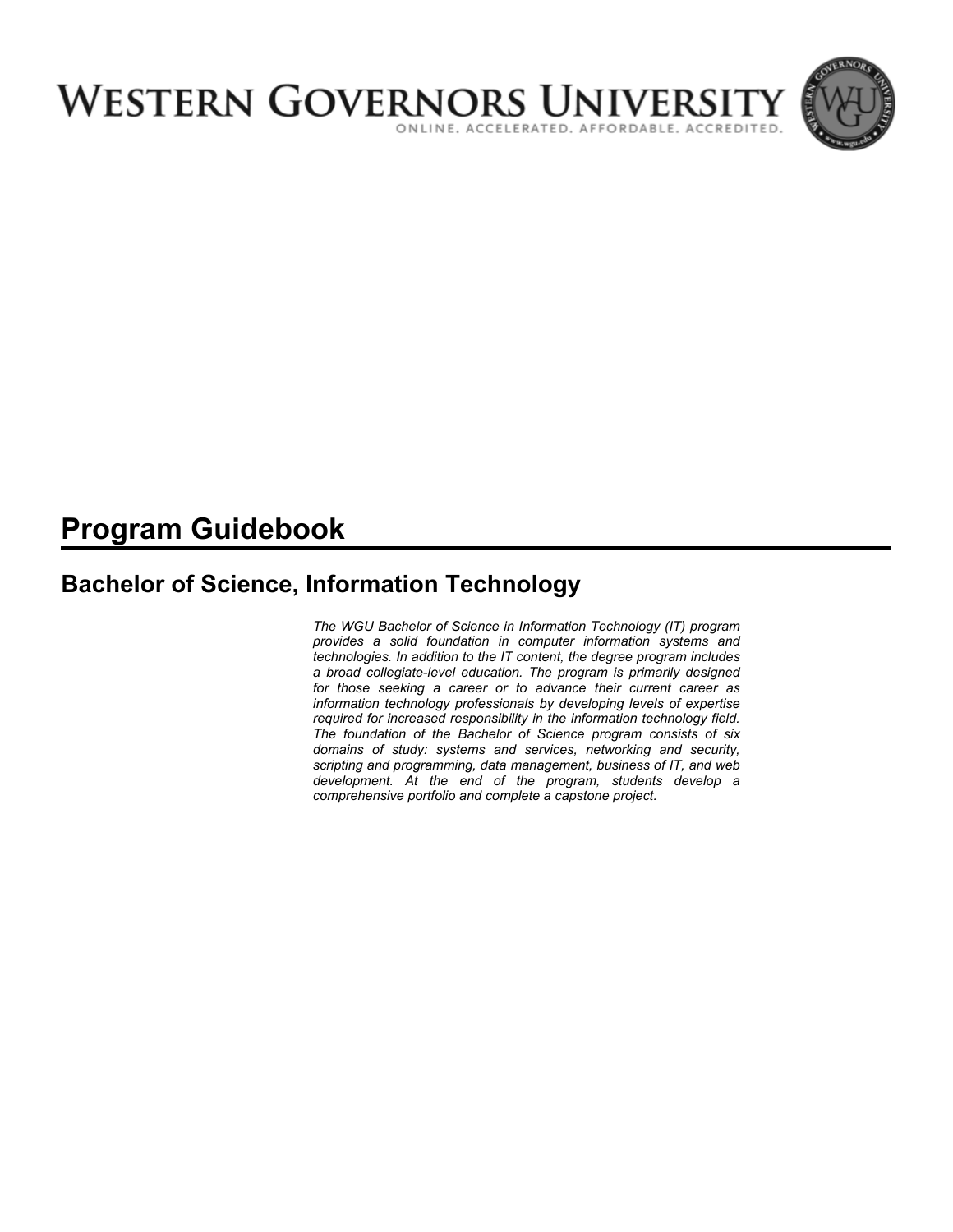# **Understanding the Competency-Based Approach**

Practically speaking, how do competency-based programs like those offered at Western Governors University (WGU) work? Unlike traditional universities, WGU does not award degrees based on completion of a certain number of credit hours or a certain set of required courses. Instead, you will earn your degree by demonstrating your skills, knowledge, and understanding of important concepts.

Progress through a degree program is governed not by the amount of time you spend in class but by your ability to demonstrate mastery of competencies as you complete required courses. Of course, you will need to engage in learning experiences as you review competencies or develop knowledge and skills in areas in which you may be weak. To help you acquire the knowledge and skills you need to complete your courses and program, WGU provides a rich array of learning resources. Your program mentor will work closely with you to help you understand the competencies required for your program and to help you create a schedule for completing your courses. You will also work closely with course instructors as you engage in each of your courses. As subject matter experts, course instructors will guide you through the content you must master to pass the course assessments.

The benefit of this competency-based system is that it enables students who are knowledgeable about a particular subject to make accelerated progress toward completing a degree, even if they lack college experience. You may have gained skills and knowledge of a subject while on the job, accumulated wisdom through years of life experience, or already taken a course on a particular subject. WGU will award your degree based on the skills and knowledge that you possess and can demonstrate—not the number of credits hours on your transcript.

### **Accreditation**

Western Governors University is the only university in the history of American higher education to have earned accreditation from four regional accrediting commissions. WGU's accreditation was awarded by (1) the Northwest Commission on Colleges and Universities, (2) the Higher Learning Commission of the North Central Association of Colleges and Schools, (3) the Accrediting Commission for Community and Junior Colleges of the Western Association of Schools and Colleges, and (4) the Accrediting Commission for Senior Colleges and Universities of the Western Association of Schools and Colleges. The university's accreditation status is now managed by the Northwest Commission on Colleges and Universities (NWCCU), which reaffirmed WGU's accreditation in February 2020. The WGU Teachers College is accredited at the initial-licensure level by the Council for the Accreditation of Educator Preparation (CAEP) and by the Association for Advancing Quality in Educator Preparation (AAQEP). The nursing programs are accredited by the Commission on Collegiate Nursing Education (CCNE). The Health Information Management program is accredited by the Commission on Accreditation for Health Informatics and Information Management Education (CAHIIM). The College of Business programs are accredited by the Accreditation Council for Business Schools and Programs (ACBSP).

### **The Degree Plan**

The focus of your program is your personalized Degree Plan. The Degree Plan is a detailed blueprint of the courses you will need to complete in order to earn your degree. The Degree Plan also lays out the accompanying learning resources and assessments that compose your program. The list of courses in the Degree Plan is often referred to as the standard path. The amount of time it takes to complete your program depends on both the amount of new information you need to learn and the amount of time you plan to devote each week to study. Your program mentor and course instructors will help you assess your strengths and development needs to establish a study plan.

Students vary widely in the specific skills and information they need to learn. For example, some students may be highly knowledgeable in a particular subject matter and would not need to engage in new learning opportunities. Other students may find that portions of the program require them to learn new information and that they need to take an online class or participate in a study module to acquire the knowledge and skills needed to fulfill program competencies in that area. Some individuals may be able to devote as little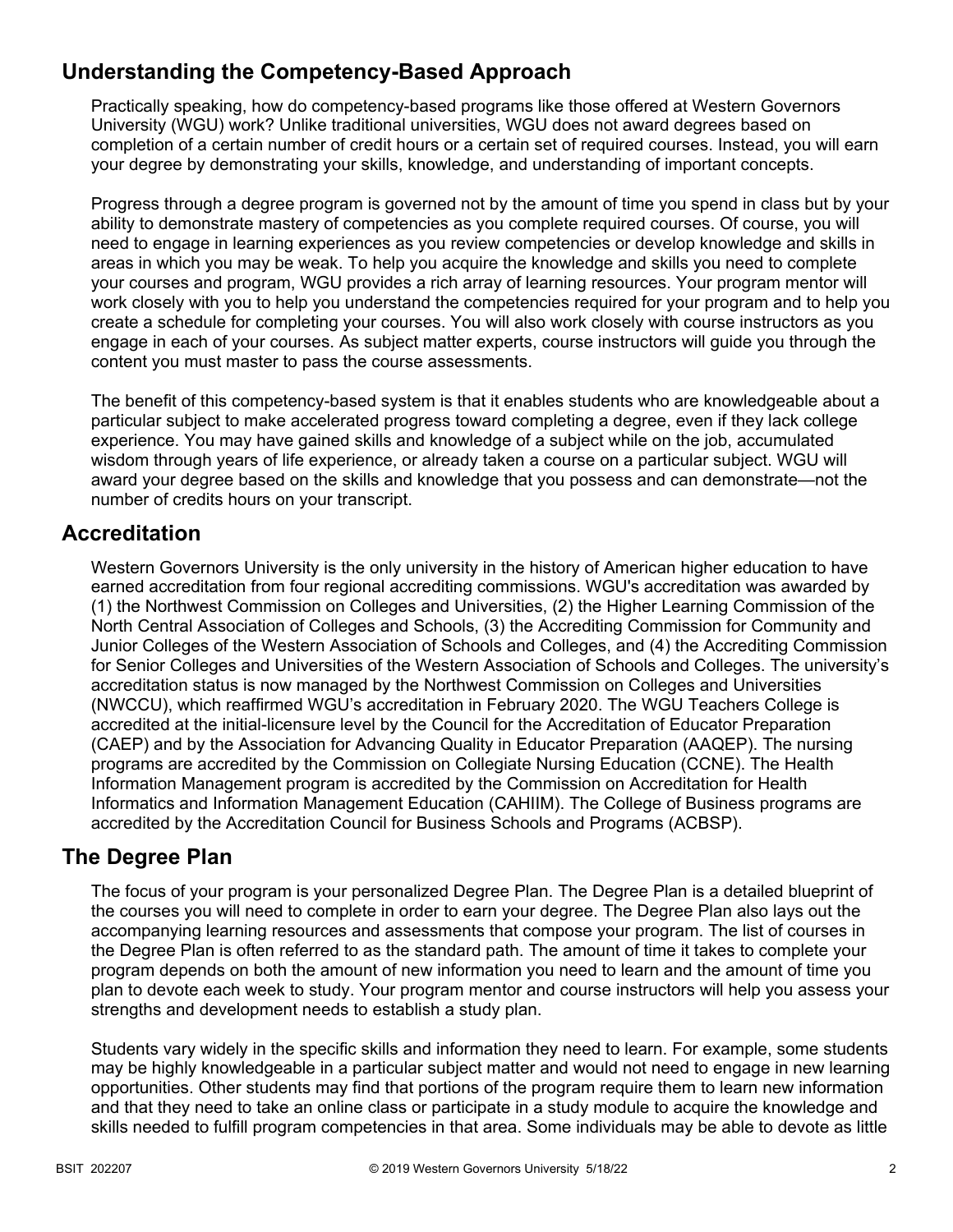as 15–20 hours per week to the program, while others may need to devote more time. For this reason, pre-assessments are there to help your program mentor form a profile of your prior knowledge and create a personalized Degree Plan.

### **How You Will Interact with Faculty**

At WGU, faculty serve in specialized roles, and they will work with you individually to provide the guidance, instruction, and support you will need to succeed and graduate. As a student, it is important for you to take advantage of this support. It is key to your progress and ultimate success.

Upon your enrollment, you will be assigned a program mentor—an expert in your field of study who will provide you with regular program-level guidance and support from the day you start until the day you graduate. Your program mentor will set up regular telephone appointments (weekly at first) with you, which you will be expected to keep. The mentor will review program competencies with you and work with you to develop a plan and schedule for your coursework. Your program mentor will serve as your main point of contact throughout your program—helping you set weekly study goals, recommending specific learning materials, telling you what to expect in courses, and keeping you motivated. In addition to regular calls, your program mentor is available to help you resolve questions and concerns as they arise.

You will also be assigned to a course instructor for each course. Course instructors are doctoral-level subject matter experts who will assist your learning in each individual course. When you begin a new course, your assigned course instructor will actively monitor your progress and will be in touch to offer one-on-one instruction and to provide you with information about webinars, cohort sessions, and other learning opportunities available to help you acquire the competencies you need to master the course. Your course instructor can discuss your learning for the course, help you find answers to content questions, and give you the tools to navigate the course successfully. In addition, you will communicate with course instructors by posting in the online learning community and participating in live discussion sessions such as webinars and cohorts.

For many of the courses at WGU, you will be required to complete performance assessments. These include reports, papers, presentations, and projects that let you demonstrate your mastery of the required competencies. A separate group of faculty members, called evaluators, will review your work to determine whether it meets requirements. Evaluators are also subject matter experts in their field of evaluation. If your assessment needs further work before it "passes," these evaluators, who review your work anonymously, will provide you with instructional feedback to help you meet evaluation standards and allow you to advance.

## **Connecting with Other Mentors and Fellow Students**

As you proceed through your Degree Plan, you will have direct contact with multiple faculty members. These communications can take a variety of forms, including participation in one-on-one discussions, chats in the learning communities, and live cohort and webinar opportunities. As a WGU student, you will have access to your own personal MyWGU Student Portal, which will provide a gateway to your courses of study, learning resources, and learning communities where you will interact with faculty and other students.

The learning resources in each course are specifically designed to support you as you develop competencies in preparation for your assessments. These learning resources may include reading materials, videos, tutorials, cohort opportunities, community discussions, and live discussions that are guided by course instructors who are experts in their field. You will access your program community during your orientation course to network with peers who are enrolled in your program and to receive continued support through professional enrichment and program-specific chats, blogs, and discussions. WGU also provides Student Services associates to help you and your program mentor solve any special problems that may arise.

# **Orientation**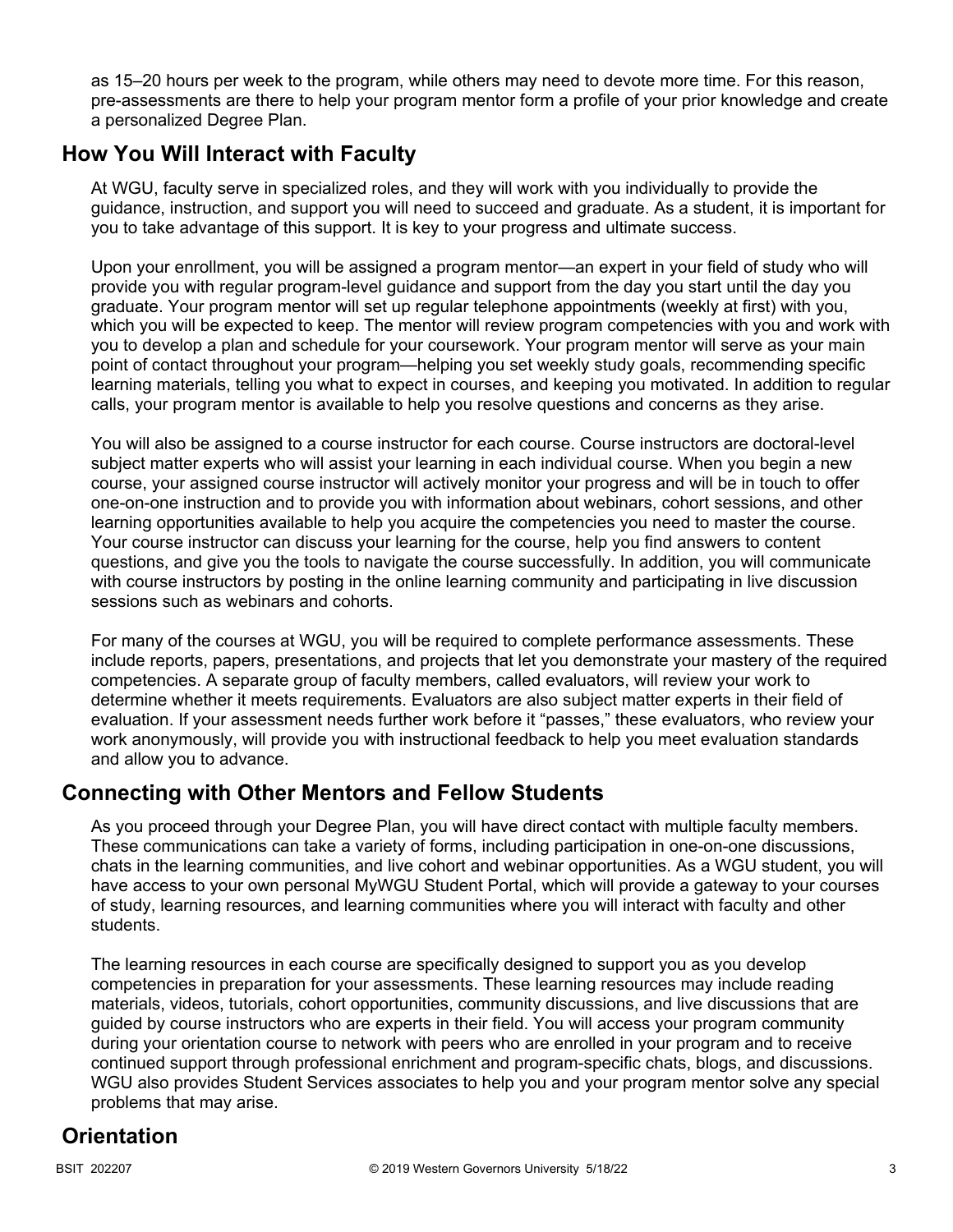The WGU orientation course focuses on acquainting you with WGU's competency-based model, distance education, technology, and other resources and tools available for students. You will also utilize WGU program and course communities, participate in activities, and get to know other students at WGU. The orientation course must be completed before you can start your first term at WGU.

## **Transferability of Prior College Coursework**

Because WGU is a competency-based institution, it does not award degrees based on credits but rather on demonstration of competency. However, if you have completed college coursework at another accredited institution, or if you have completed industry certifications, you may have your transcripts and certifications evaluated to determine if you are eligible to receive some transfer credit. The guidelines for determining what credits will be granted varies based on the degree program. Students entering graduate programs must have their undergraduate degree verified before being admitted to WGU. To review more information in regards to transfer guidelines based on the different degree programs, you may visit the Student Handbook found at the link below and search for "Transfer Credit Evaluation."

### [Click here for the Student Handbook](http://cm.wgu.edu/)

WGU does not waive any requirements based on a student's professional experience and does not perform a "résumé review" or "portfolio review" that will automatically waive any degree requirements. Degree requirements and transferability rules are subject to change in order to keep the degree content relevant and current.

Remember, WGU's competency-based approach lets you take advantage of your knowledge and skills, regardless of how you obtained them. Even when you do not directly receive credit, the knowledge you possess may help you accelerate the time it takes to complete your degree program.

### **Continuous Enrollment, On Time Progress, and Satisfactory Academic Progress**

WGU is a "continuous enrollment" institution, which means you will be automatically enrolled in each of your new terms while you are at WGU. Each term is six months long. Longer terms and continuous enrollment allow you to focus on your studies without the hassle of unnatural breaks between terms that you would experience at a more traditional university. At the end of every six-month term, you and your program mentor will review the progress you have made and revise your Degree Plan for your next sixmonth term.

WGU requires that students make measurable progress toward the completion of their degree programs every term. We call this "On-Time Progress," denoting that you are on track and making progress toward on-time graduation. As full-time students, graduate students must enroll in at least 8 competency units each term, and undergraduate students must enroll in at least 12 competency units each term. Completing at least these minimum enrollments is essential to On-Time Progress and serves as a baseline from which you may accelerate your program. We measure your progress based on the courses you are able to pass, not on your accumulation of credit hours or course grades. Every time you pass a course, you are demonstrating that you have mastered skills and knowledge in your degree program. For comparison to traditional grading systems, passing a course means you have demonstrated competency equivalent to a "B" grade or better.

WGU assigns competency units to each course in order to track your progress through the program. A competency unit is equivalent to one semester credit of learning. Some courses may be assigned 3 competency units while others may be as large as 12 competency units.

Satisfactory Academic Progress (SAP) is particularly important to students on financial aid because you must achieve SAP in order to maintain eligibility for financial aid. We will measure your SAP quantitatively by reviewing the number of competency units you have completed each term. In order to remain in good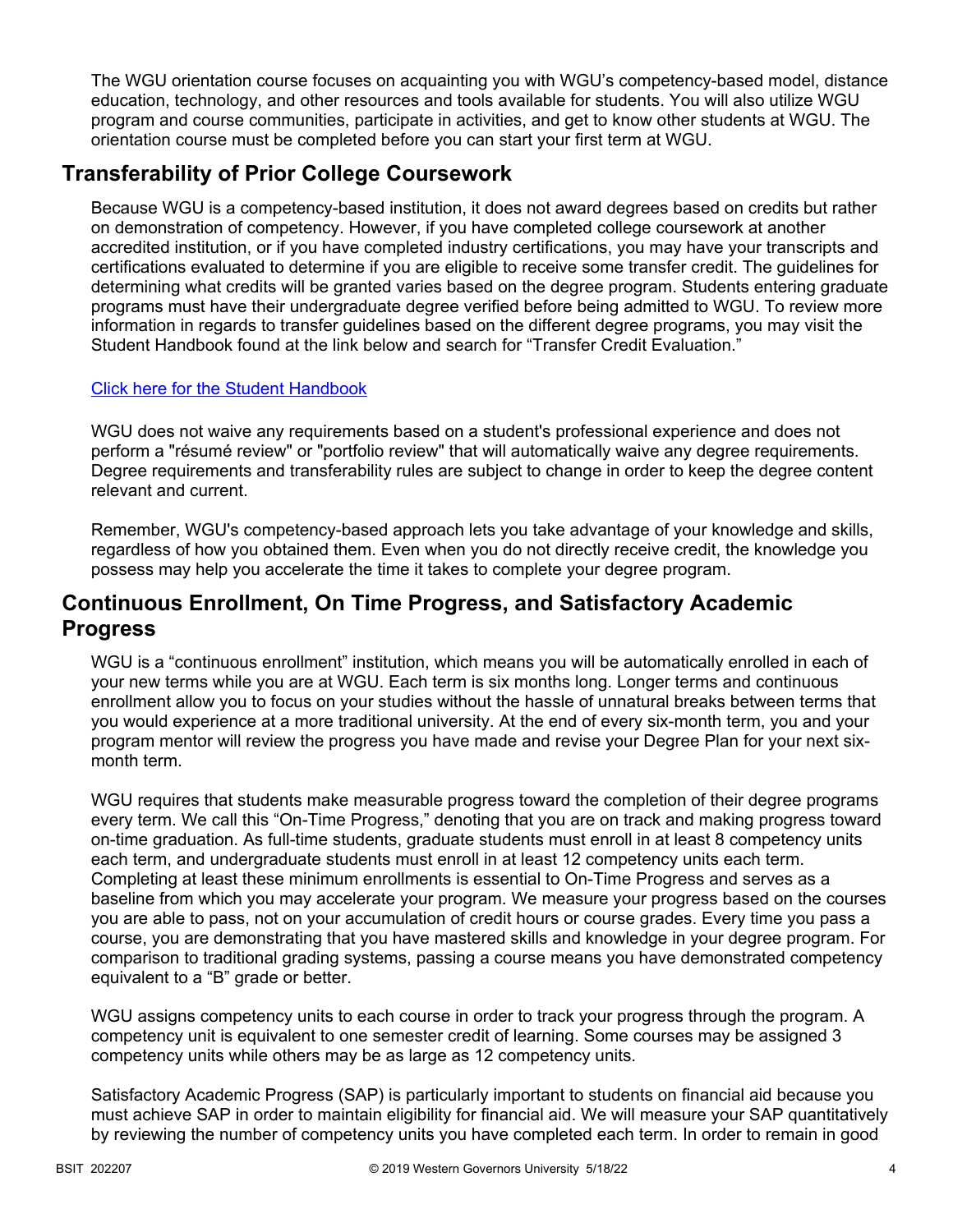academic standing, you must complete at least 66.67% of the units you attempt over the length of your program—including any courses you add to your term to accelerate your progress. Additionally, during your first term at WGU you must pass at least 3 competency units in order to remain eligible for financial aid. We know that SAP is complex, so please contact a financial aid counselor should you have additional questions. \*Please note: The Endorsement Preparation Program in Educational Leadership is not eligible for federal financial aid.

### **Courses**

Your Degree Plan includes courses needed to complete your program. To obtain your degree, you will be required to demonstrate your skills and knowledge by completing the assessment(s) for each course. In general there are two types of assessments: performance assessments and objective assessments. Performance assessments contain, in most cases, multiple scored tasks such as projects, essays, and research papers. Objective assessments include multiple-choice items, multiple-selection items, matching, short answer, drag-and-drop, and point-and-click item types, as well as case study and videobased items. Certifications verified through third parties may also be included in your program. More detailed information about each assessment is provided in each course of study.

### **Learning Resources**

WGU works with many different educational partners, including enterprises, publishers, training companies, and higher educational institutions, to provide high-quality and effective learning resources that match the competencies you are developing. These vary in type, and may be combined to create the best learning experience for your course. A learning resource can be an e-textbook, online module, study guide, simulation, virtual lab, tutorial, or a combination of these. The cost of most learning resources are included in your tuition and Learning Resource Fee. They can be accessed or enrolled for through your courses. Some degree-specific resources are not covered by your tuition, and you will need to cover those costs separately. WGU also provides a robust library to help you obtain additional learning resources, as needed.

Mobile Compatibility:

The following article provides additional details about the current state of mobile compatibility for learning resources at WGU. It includes a list that can be referenced to determine the mobile friendliness of all core course materials used in a program.

 [Student Handbook article: Can I use my mobile device for learning resources?](https://cm.wgu.edu/t5/Frequently-Asked-Questions/Can-I-use-my-mobile-device-for-learning-resources/ta-p/396)

### **Standard Path**

As previously mentioned, competency units (CUs) have been assigned to each course in order to measure your academic progress. If you are an undergraduate student, you will be expected to enroll in a minimum of 12 competency units each term. Graduate students are expected to enroll in a minimum of 8 competency units each term. A standard plan for a student for this program who entered WGU without any transfer units would look similar to the one on the following page. Your personal progress can be faster, but your pace will be determined by the extent of your transfer units, your time commitment, and your determination to proceed at a faster rate.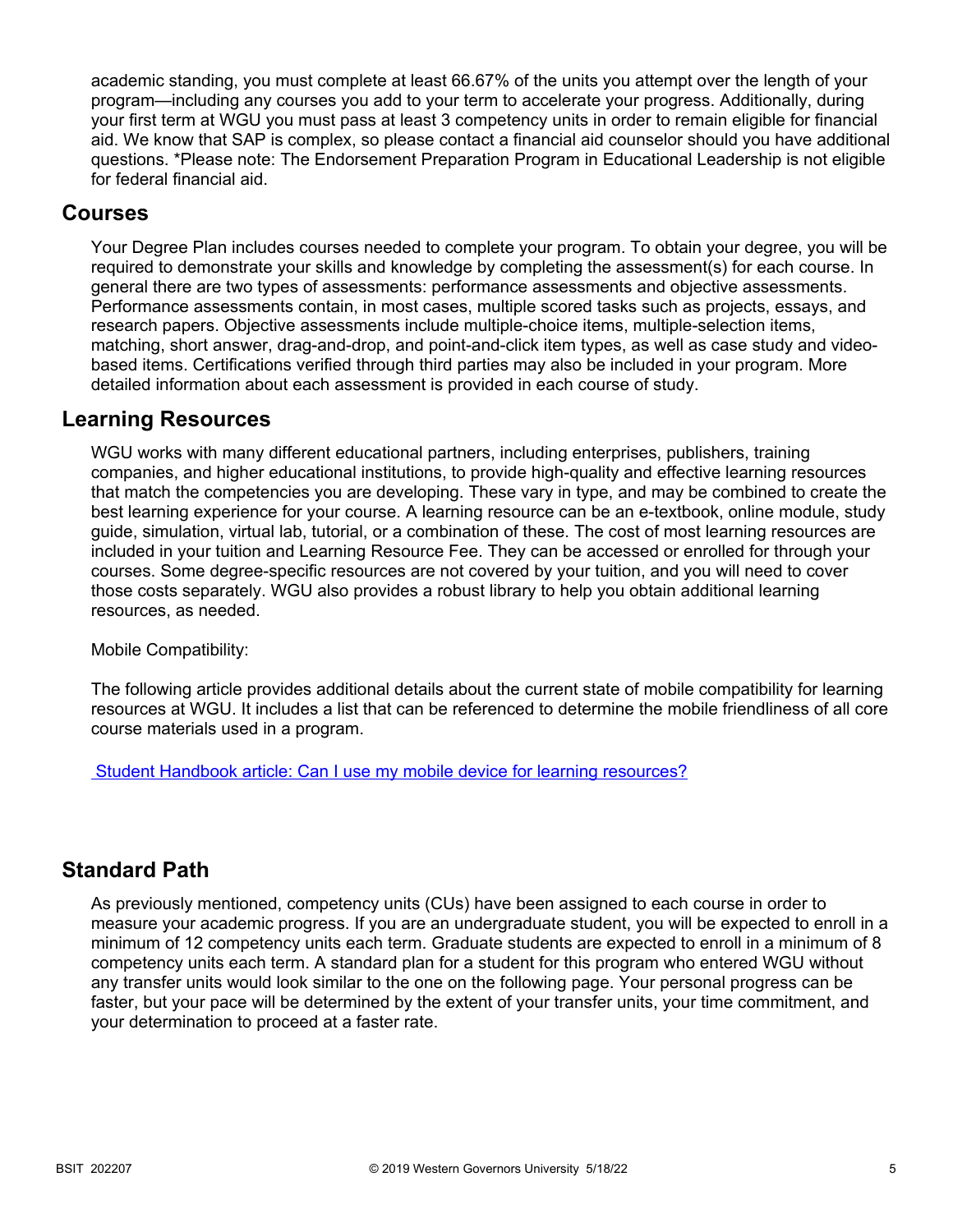# **Standard Path** *for* **Bachelor of Science, Information Technology**

| <b>Course Description</b>                             | <b>CU<sub>s</sub></b> | <b>Term</b>    |
|-------------------------------------------------------|-----------------------|----------------|
| Critical Thinking: Reason and Evidence                | 3                     | 1              |
| Introduction to IT                                    | 4                     | 1              |
| <b>Global Arts and Humanities</b>                     | 3                     | 1              |
| <b>Integrated Physical Sciences</b>                   | 3                     | 1              |
| Principles of Management                              | 4                     | $\overline{2}$ |
| Business of IT - Applications                         | 4                     | $\overline{2}$ |
| Composition: Writing with a Strategy                  | 3                     | $\overline{2}$ |
| Introduction to Communication: Connecting with Others | 3                     | $\overline{2}$ |
| <b>Network and Security - Foundations</b>             | 3                     | 3              |
| <b>Composition: Successful Self-Expression</b>        | 3                     | 3              |
| <b>Applied Probability and Statistics</b>             | 3                     | 3              |
| <b>IT Applications</b>                                | 4                     | 3              |
| Organizational Behavior and Leadership                | 3                     | 4              |
| Spreadsheets                                          | 3                     | 4              |
| <b>IT Foundations</b>                                 | 4                     | 4              |
| <b>Finite Mathematics</b>                             | 4                     | 4              |
| Introduction to Physical and Human Geography          | 3                     | 5              |
| Scripting and Programming - Foundations               | 3                     | 5              |
| <b>Applied Algebra</b>                                | 3                     | 5              |
| <b>Web Development Foundations</b>                    | 3                     | 5              |
| Web Development Applications                          | 6                     | 6              |
| User Interface Design                                 | 4                     | 6              |
| American Politics and the US Constitution             | 3                     | 6              |
| Information Systems Management                        | 3                     | 6              |
| <b>Natural Science Lab</b>                            | $\overline{2}$        | 7              |
| <b>Business of IT - Project Management</b>            | 4                     | $\overline{7}$ |
| Ethics in Technology                                  | 3                     | $\overline{7}$ |
| Data Management - Foundations                         | 3                     | $\overline{7}$ |
| Data Management - Applications                        | 4                     | 8              |
| <b>Cloud Foundations</b>                              | 3                     | 8              |
| <b>Emerging Technologies</b>                          | $\overline{2}$        | 8              |
| <b>Networks</b>                                       | 4                     | 8              |
| <b>Technical Communication</b>                        | 3                     | 9              |
| Network and Security - Applications                   | 4                     | 9              |
| <b>Linux Foundations</b>                              | 3                     | 9              |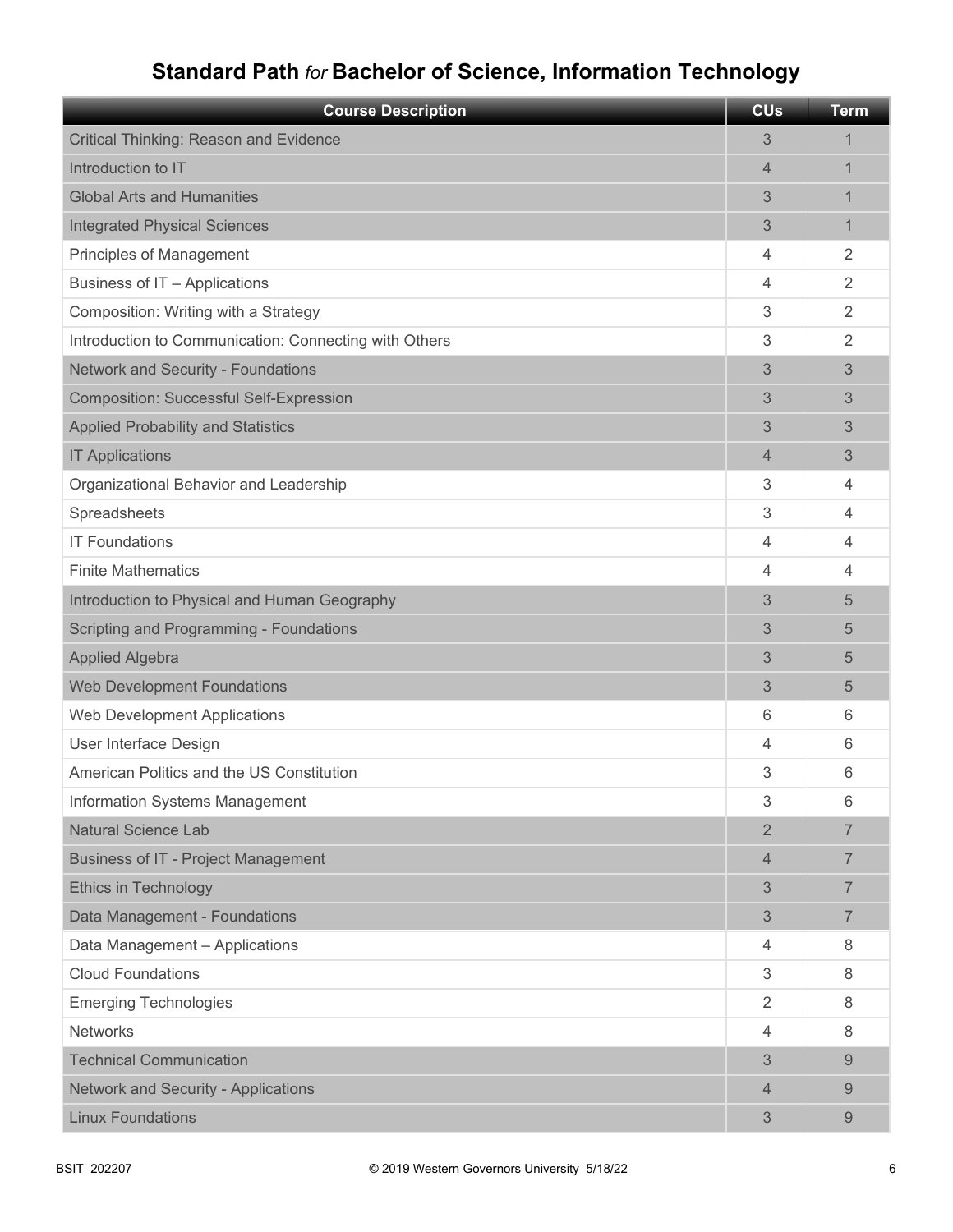| <b>Course Description</b>          | <b>CU<sub>s</sub></b> | Term l |
|------------------------------------|-----------------------|--------|
| <b>IT Capstone Written Project</b> |                       |        |

### **Changes to Curriculum**

WGU publishes an Institutional Catalog, which describes the academic requirements of each degree program. Although students are required to complete the program version current at the time of their enrollment, WGU may modify requirements and course offerings within that version of the program to maintain the currency and relevance of WGU's competencies and programs. When program requirements are updated, students readmitting after withdrawal from the university will be expected to re-enter into the most current catalog version of the program.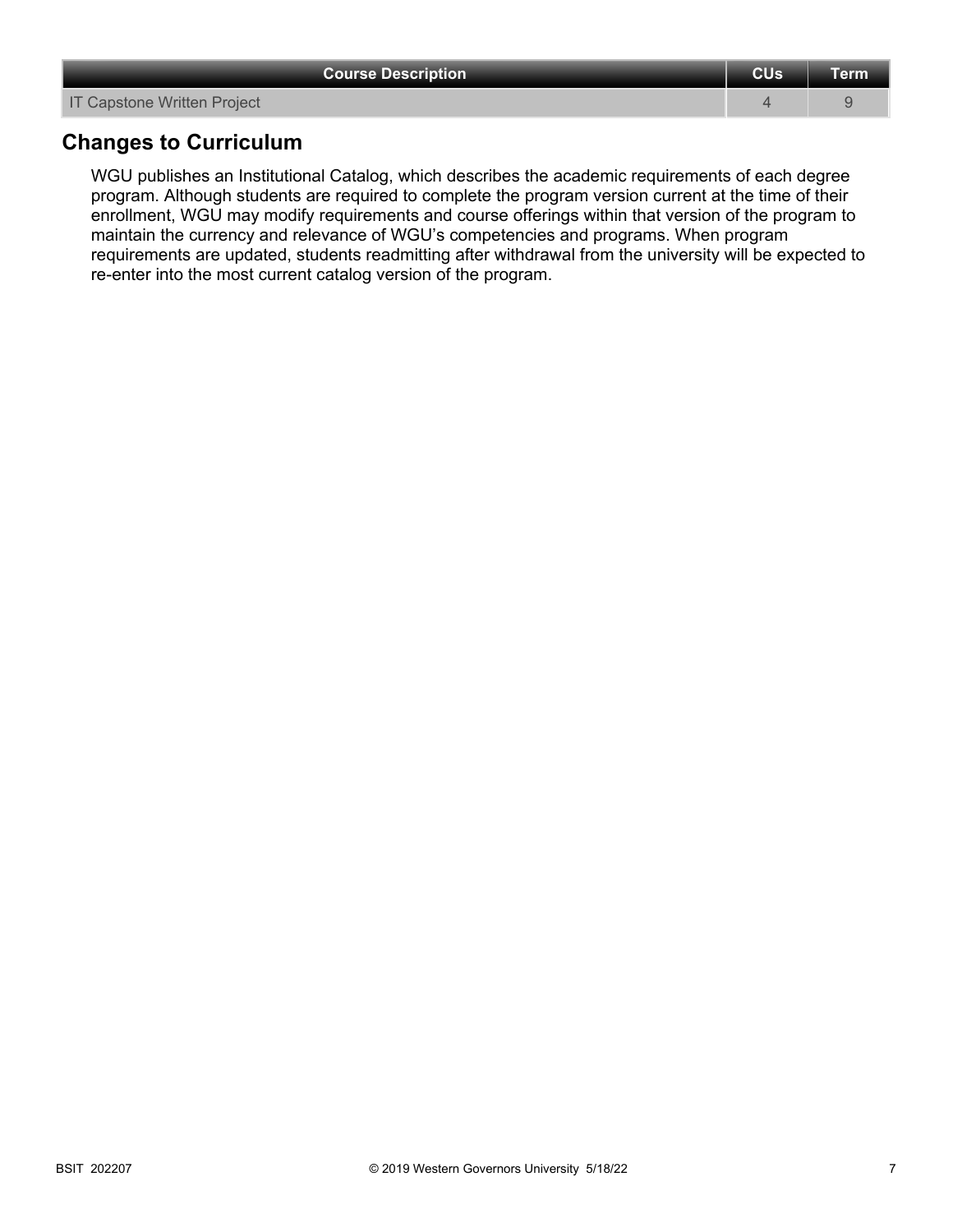# **Areas of Study** for **Bachelor of Science, Information Technology**

The following section includes the areas of study in the program, with their associated courses. Your specific learning resources and level of instructional support will vary based on the individual competencies you bring to the program and your confidence in developing the knowledge, skills, and abilities required in each area of the degree. The Degree Plan and learning resources are dynamic, so you need to review your Degree Plan and seek the advice of your mentor regarding the resources before you purchase them.

### **General Education**

### **Critical Thinking: Reason and Evidence**

In this course you will learn key critical thinking concepts and how to apply them in the analysis and evaluation of reasons and evidence. The course examines the basic components of an argument, the credibility of evidence sources, the impact of bias, and how to construct an argument that provides good support for a claim. The course consists of an introduction and four major sections. Each section includes learning opportunities through readings, videos, audio, and other relevant resources. Assessment activities with feedback also provide opportunities to check your learning, practice, and show how well you understand course content. Because the course is self-paced, you may move through the material as quickly or as slowly as you need to gain proficiency in the four competencies that will be covered in the final assessment. If you have no prior knowledge or experience, you can expect to spend 30-40 hours on the course content.

*This course covers the following competencies:*

- *Begin your course by discussing your course planning tool report with your instructor and creating your personalized course plan together.*
- *The learner evaluates the quality of an argument*
- *The learner evaluates evidence based on source credibility.*
- *The learner evaluates bias and its impact.*
- *The learner makes claims based on evidence.*

### **Global Arts and Humanities**

This is a Global Arts and Humanities course that contains three modules with corresponding lessons. This course is an invitation to see the world through the humanities, examine the humanities during the Information Age, and explore the global origins of music—essentially questioning what makes us human, and how people are connected across culture and time. Each module includes learning opportunities through readings, videos, audio, and other relevant resources. Assessment activities with feedback also provide opportunities to practice and check learning. With no prior knowledge or experience, a learner can expect to spend 30-40 hours on the course content.

*This course covers the following competencies:*

- *Begin your course by discussing your course planning tool report with your instructor and creating your personalized course plan together.*
- *The learner analyzes diverse voices, ideas, perspectives, and cultural interactions through the lens of the humanities.*
- *The learner analyzes the humanities during the Information Age.*
- *The learner analyzes how music shapes and is shaped by diverse cultures and perspectives.*

#### **Integrated Physical Sciences**

This course provides students with an overview of the basic principles and unifying ideas of the physical sciences: physics, chemistry, and earth sciences. Course materials focus on scientific reasoning and practical, everyday applications of physical science concepts to help students integrate conceptual knowledge with practical skills.

- *Begin your course by discussing your course planning tool report with your instructor and creating your personalized course plan together.*
- *The graduate describes the nature and process of science.*
- *The graduate examines applications of physics including fundamental concepts such as forces, motion, energy, and waves.*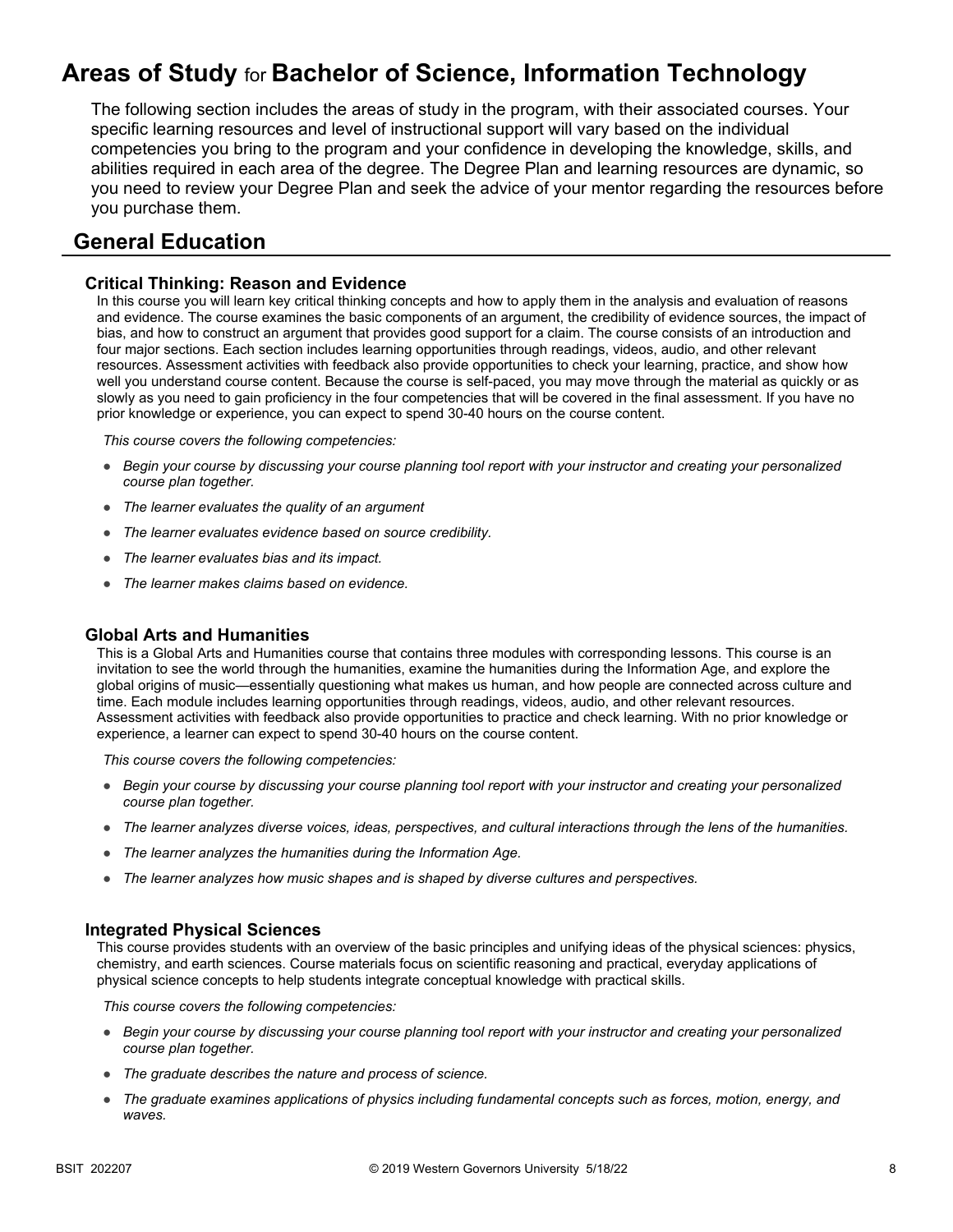- *The graduate examines applications of key chemistry concepts including the structure of matter and the behavior and conservation of matter in chemical reactions.*
- *The graduate describes the underlying organization, interactions, and processes within the Earth system including the Earth's structure and atmosphere, and Earth's interactions within the solar system.*

### **Composition: Writing with a Strategy**

Welcome to Composition I: Writing with a Strategy! In this course, you will focus on three main topics: writing strategies, writing style, format and grammar, and editing and revising text. This course consists of an introduction and five sections aligned to the three main topics. The sections address understanding purpose and audience, writing strategies and techniques, format, style, structure, and grammar, editing and revision strategies, and constructive feedback. Each section includes learning opportunities through readings, videos, audio, and other relevant resources. Assessment activities with feedback also provide opportunities to check your learning, practice, and show how well you understand course content. Because the course is self-paced, you may move through the material as quickly or as slowly as you need to gain proficiency in the five competencies that will be covered in the final assessment. If you have no prior knowledge or experience, you can expect to spend 30-40 hours on the course content.

*This course covers the following competencies:*

- *Begin your course by discussing your course planning tool report with your instructor and creating your personalized course plan together.*
- *The individual writes with purpose for a given context and target audience.*
- *The individual incorporates writing strategies and techniques for written communication.*
- *The individual constructs a written document with correct format, style, structure, and grammar.*
- *The individual formulates a strategy for editing and revising written text*
- *The individual composes constructive feedback of written texts.*

### **Introduction to Communication: Connecting with Others**

Welcome to Introduction to Communication: Connecting with Others! It may seem like common knowledge that communication skills are important, and that communicating with others is inescapable in our everyday lives. While this may appear simplistic, the study of communication is actually complex, dynamic, and multifaceted. Strong communication skills are invaluable to strengthening a multitude of aspects of life. Specifically, this course will focus on communication in the professional setting, and present material from multiple vantage points, including communicating with others in a variety of contexts, across situations, and with diverse populations. Upon completion, you will have a deeper understanding of both your own and others' communication behaviors, and a toolbox of effective behaviors to enhance your experience in the workplace.

*This course covers the following competencies:*

- *Begin your course by discussing your course planning tool report with your instructor and creating your personalized course plan together.*
- *The learner implements appropriate communication styles based on audience and setting.*
- *The learner uses communication strategies for managing conflict.*
- *The learner uses communication strategies to influence others.*

### **Composition: Successful Self-Expression**

Welcome to Composition: Successful Self-Expression! In this course, you will focus on three main topics: writing in the workplace, support with resources, and writing an appropriate message. This course consists of an introduction and seven sections aligned to the three main topics. The sections address cross-cultural communication, professional writing, valid and reliable sources, references, supporting a position, communication approaches, and self-expression. Each section includes learning opportunities through readings, videos, audio, and other relevant resources. Assessment activities with feedback also provide opportunities to check your learning, practice, and show how well you understand course content. Because the course is self-paced, you may move through the material as quickly or as slowly as you need to gain proficiency in the seven competencies that will be covered in the final assessment. If you have no prior knowledge or experience, you can expect to spend 30-40 hours on the course content.

*This course covers the following competencies:*

● *Begin your course by discussing your course planning tool report with your instructor and creating your personalized course plan together.*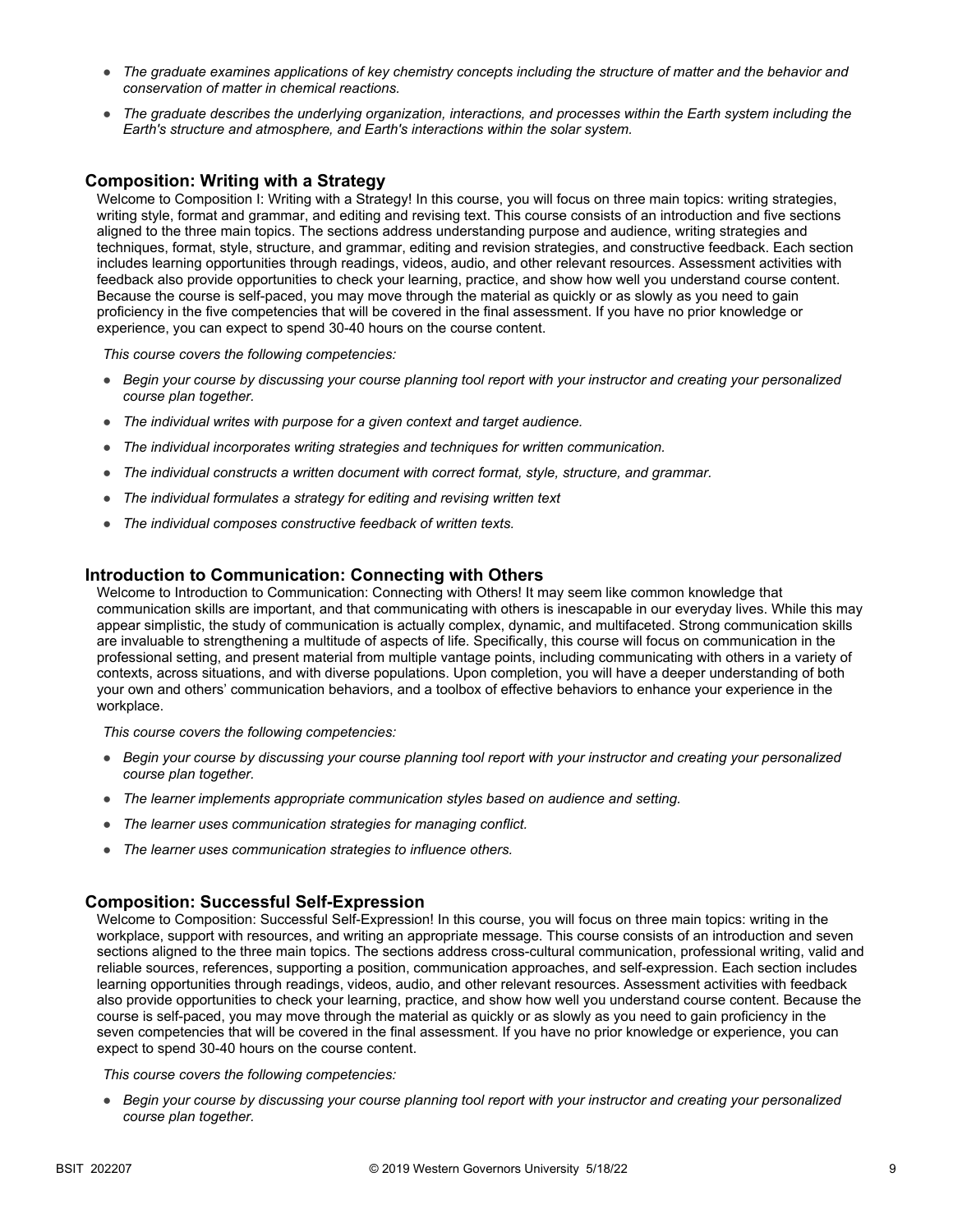- *The individual composes a written message with language appropriate for cross-cultural communication.*
- *The individual writes in a professional manner for a given scenario.*
- *The individual researches valid and reliable sources.*
- *The individual writes a reference list.*
- *The individual incorporates research to support a position or idea.*
- *The individual writes a message using an effective communication approach for a given situation.*
- *The individual incorporates self-expression in written communication.*

#### **Applied Probability and Statistics**

Applied Probability and Statistics is designed to help students develop competence in the fundamental concepts of basic statistics including: introductory algebra and graphing; descriptive statistics; regression and correlation; and probability. Statistical data and probability are often used in everyday life, science, business, information technology, and educational settings to make informed decisions about the validity of studies and the effect of data on decisions. This course discusses what constitutes sound research design and how to appropriately model phenomena using statistical data. Additionally, the content covers simple probability calculations, based on events that occur in the business and IT industries. No prerequisites are required for this course.

*This course covers the following competencies:*

- *Begin your course by discussing your course planning tool report with your instructor and creating your personalized course plan together.*
- *The graduate applies the operations, processes, and procedures of fractions, decimals, and percentages to evaluate quantitative expressions.*
- *The graduate applies the operations, processes, and procedures of basic algebra to evaluate quantitative expressions, and to solve equations and inequalities.*
- The graduate evaluates categorical and quantitative data pertaining to a single variable using appropriate graphical *displays and numerical measures.*
- *The graduate evaluates the relationship between two variables through interpretation of visual displays and numerical measures.*
- *The graduate evaluates the relationship between two quantitative variables through correlation and regression.*
- *The graduate applies principles and methods of probability-based mathematics to explain and solve problems.*

#### **Finite Mathematics**

Finite Mathematics covers the knowledge and skills necessary to apply discrete mathematics and properties of number systems to model and solve real-life problems. Topics include sets and operations; prime and composite numbers; GCD and LCM; order of operations; ordering numbers; mathematical systems including modular arithmetic, arithmetic and geometric sequences, ratio and proportion, subsets of real numbers, logic and truth tables, graphs, trees and networks, and permutation and combination. There are no prerequisites for this course.

*This course covers the following competencies:*

- *Begin your course by discussing your course planning tool report with your instructor and creating your personalized course plan together.*
- *The graduate applies the fundamental ideas of discrete mathematics including logic, set theory, and graph theory in formulating and solving problems.*
- *The graduate demonstrates computational proficiency with real numbers and recognizes the properties of the real number system and its subsets.*
- *The graduate represents numbers in different forms, recognizes relationships among numbers and number systems, deduces the meanings of operations, and demonstrates a conceptual understanding of numbers.*

#### **Introduction to Physical and Human Geography**

This is Introduction to Physical and Human Geography, a three-module course that addresses the question of what geography really is in today's complex world; how migration affects—and has been affected by—geography; and one of the biggest present problems related to geography: climate change. Because the course is self-paced, you may move through the material as quickly or as slowly as you need to, with the goal of demonstrating proficiency in the five competencies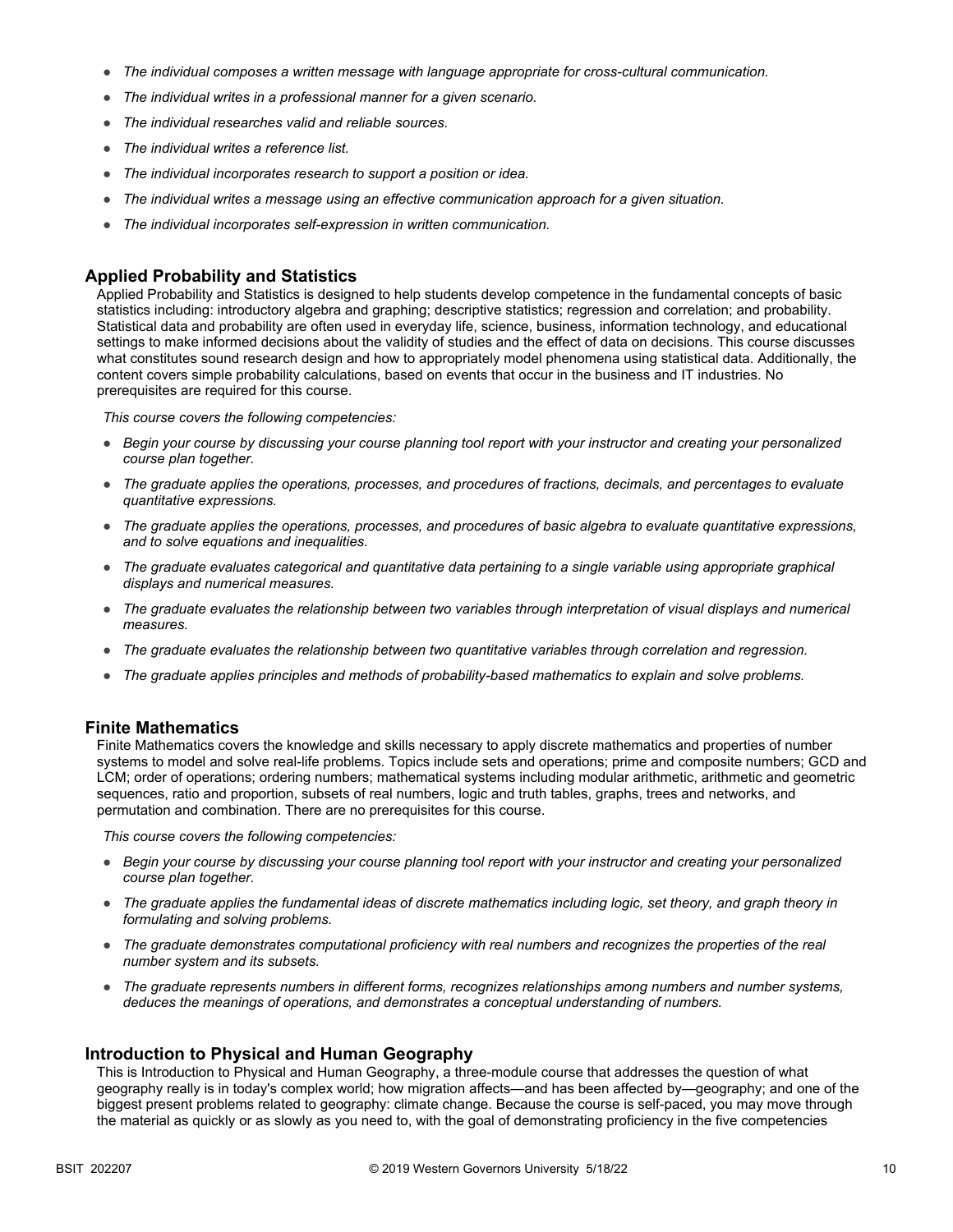covered in the final assessment. If you have no prior knowledge of this material, you can expect to spend 30–40 hours on the course content.

*This course covers the following competencies:*

- *Begin your course by discussing your course planning tool report with your instructor and creating your personalized course plan together.*
- *The learner analyzes the message of a data visualization for a specific purpose.*
- *The learner interprets complex global systems through the lenses of physical and human geography.*
- *The learner analyzes the various causes and effects of human migration.*
- *The learner analyzes the connections among the various factors contributing to climate change.*
- *The learner applies logical reasoning to the analysis of climate change.*

#### **Applied Algebra**

Applied Algebra is designed to help you develop competence in working with functions, the algebra of functions, and using some applied properties of functions. You will start learning about how we can apply different kinds of functions to relevant, real-life examples. From there, the algebra of several families of functions will be explored, including linear, polynomial, exponential, and logistic functions. You will also learn about relevant, applicable mathematical properties of each family of functions, including rate of change, concavity, maximizing/minimizing, and asymptotes. These properties will be used to solve problems related to your major and make sense of everyday living problems. Students should complete Applied Probability and Statistics or its equivalent prior to engaging in Applied Algebra.

*This course covers the following competencies:*

- *Begin your course by discussing your course planning tool report with your instructor and creating your personalized course plan together.*
- *The graduate interprets the real-world meaning of various functions based on notation, graphical representations, and data representations.*
- *The graduate applies linear functions and their properties to real-world problems.*
- *The graduate applies polynomial functions and their properties to real-world problems.*
- *The graduate applies exponential functions and their properties to real-world problems.*
- *The graduate applies logistic functions and their properties to real-world problems.*
- *The graduate analyzes graphical depictions of real-world situations using functional properties.*
- *The graduate verifies the validity of a given model.*

#### **American Politics and the US Constitution**

American Politics and the U.S. Constitution examines the evolution of representative government in the United States and the changing interpretations of the civil rights and civil liberties protected by the Constitution. This course will give candidates an understanding of the powers of the branches of the federal government, the continual tensions inherent in a federal system, the shifting relationship between state and federal governments, and the interactions between elected officials and the ever-changing electorate. This course will focus on such topics as the role of a free press in a democracy, the impact of changing demographics on American politics, and the debates over and expansion of civil rights. Upon completion of the course, candidates should be able to explain the basic functions of the federal government, describe the forces that shape American policy and politics, and be better prepared to participate in America's civic institutions. This course has no prerequisite.

- *Begin your course by discussing your course planning tool report with your instructor and creating your personalized course plan together.*
- *The graduate describes the influence of competing political ideologies on the development of the United States government.*
- *The graduate explains how the structure and powers of the United States government interact to form public policy.*
- *The graduate examines the influence of political parties, citizens, and non-governmental organizations on elections and other political processes inside a participatory democracy.*
- *The graduate examines the struggle to balance individual liberty, public order, and state's rights.*
- *The graduate examines the influence of the media, public opinion, and political discourse on American democracy.*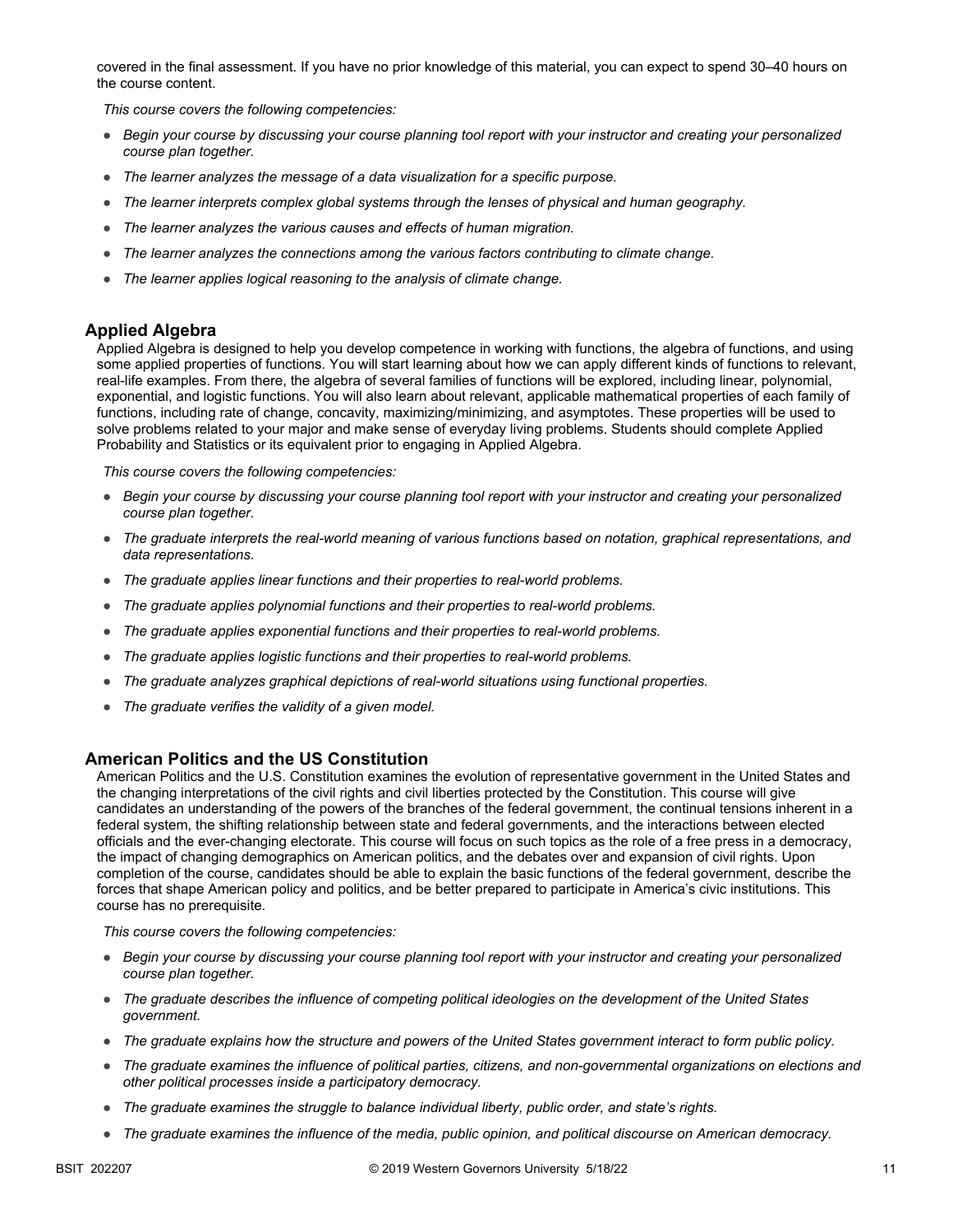#### **Natural Science Lab**

This course provides students an introduction to using the scientific method and engaging in scientific research to reach conclusions about the natural world. Students will design and carry out an experiment to investigate a hypothesis by gathering quantitative data. They will also research a specific ecosystem using academic sources and draw conclusions from their findings.

*This course covers the following competencies:*

- *Begin your course by discussing your course planning tool report with your instructor and creating your personalized course plan together.*
- *The graduate evaluates academic sources for their credibility and relevance to a chosen research topic on a natural world phenomenon.*
- *The graduate accurately executes the process of scientific inquiry through experimentation in the natural world.*
- *The graduate draws conclusions based on academic research and scientific inquiry.*

### **Ethics in Technology**

Ethics in Technology examines the ethical considerations of technology use in the 21st century and introduces students to a decision-making process informed by ethical frameworks. Students will study specific cases related to important topics such as surveillance, social media, hacking, data manipulation, plagiarism and piracy, artificial intelligence, responsible innovation, and the digital divide. This course has no prerequisites.

*This course covers the following competencies:*

- *Begin your course by discussing your course planning tool report with your instructor and creating your personalized course plan together.*
- *The learner implements ethical decision-making frameworks in the information age.*
- *The learner describes ethical issues regarding data privacy, accuracy, access, and security.*
- *The learner explains professional ethical codes and their role in guiding professional behavior.*
- *The learner identifies interventions for personal bias and related legal concerns.*

### **Technical Communication**

Technical Communication introduces skills in editing professional communications, evaluating the impact of professional etiquette in digital environments, and in creating artifacts that are persuasive, informational, and research-based. The course also introduces skills in delivering multimedia presentations using professional verbal communication skills.

*This course covers the following competencies:*

- *Begin your course by discussing your course planning tool report with your instructor and creating your personalized course plan together.*
- *The learner edits corporate communications for proper grammar and punctuation.*
- *The learner evaluates the impact of business etiquette and communication on digital environments.*
- *The learner creates technical artifacts that are persuasive, informational, and research based.*
- *The learner delivers presentations with professional verbal communication skills and multimedia.*

### **IT Fundamentals**

#### **Introduction to IT**

Introduction to IT examines information technology as a discipline and the various roles and functions of the IT department as business support. Students are presented with various IT disciplines including systems and services, network and security, scripting and programming, data management, and business of IT, with a survey of technologies in every area and how they relate to each other and to the business.

*This course covers the following competencies:*

● *Begin your course by discussing your course planning tool report with your instructor and creating your personalized*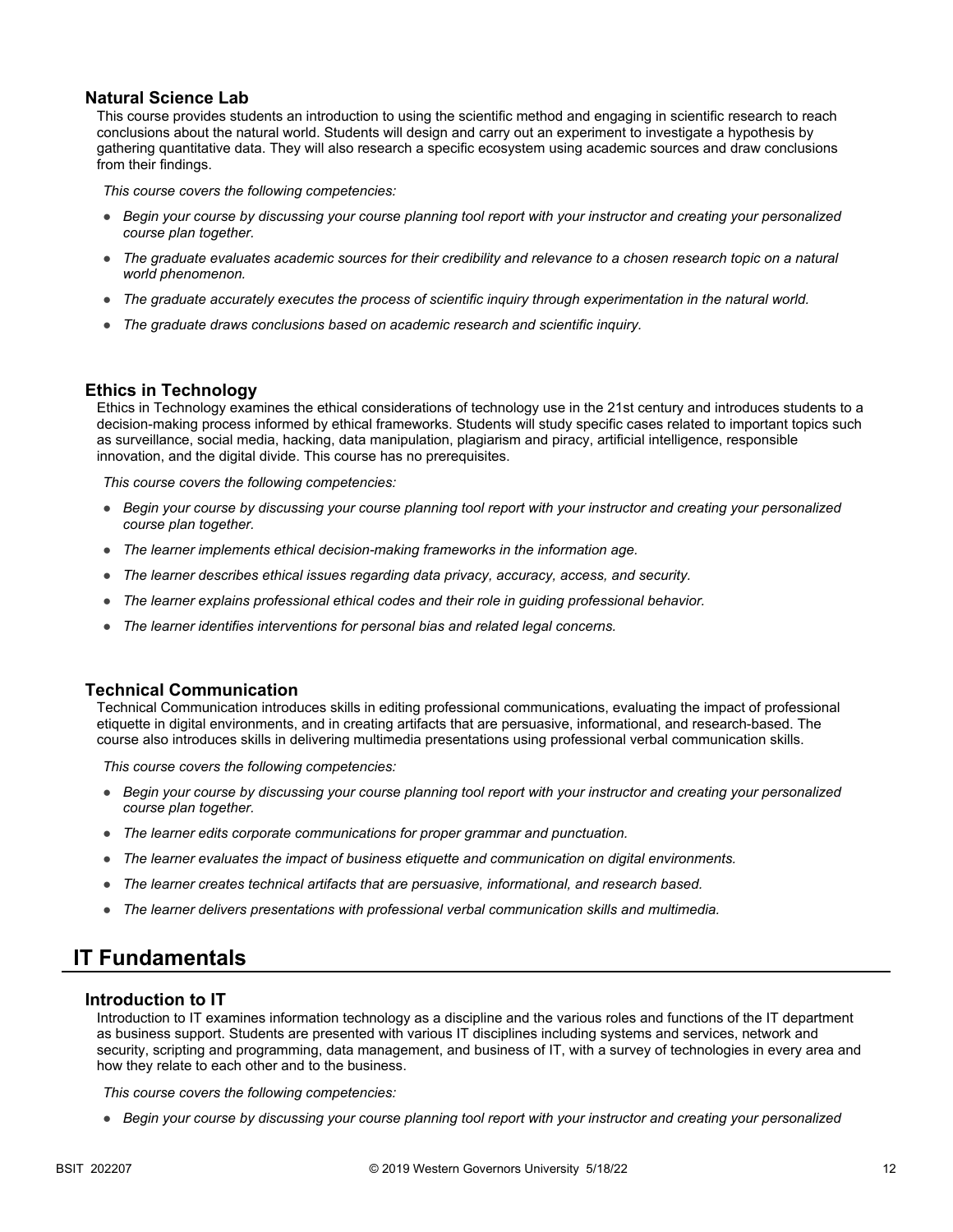*course plan together.*

- *The learner explains different computer hardware and networking technologies and their developments.*
- *The learner describes fundamental data management functions in databases.*
- *The learner identifies components of software and its relation to operating systems.*
- *The learner identifies computer hardware components.*
- *The learner describes the structure, function, and security associated with networks.*
- *The learner describes the basics of programming languages in software development.*
- The learner describes the role of the IT department in IT infrastructure management, disaster recovery, and business *continuity processes.*
- *The learner evaluates ethical concerns in information technology.*

### **IT Applications**

IT Applications introduces skills in identifying operating systems and their configurations and in implementing security principles across devices and networks. Learners will also gain skills in troubleshooting software, security, and malware issues, and in implementing basic operational procedures in documentation, change management, compliance, and communication. The course will introduce basic disaster recovery and business continuity procedures, scripting basics, and remote access technology solutions. The course prepares learners for the CompTIA A+ Core 2 certification exam.

*This course covers the following competencies:*

- *Begin your course by discussing your course planning tool report with your instructor and creating your personalized course plan together.*
- *The learner identifies operating systems and their configurations.*
- *The learner implements security principles across devices and networks.*
- *The learner troubleshoots software, security, and malware issues.*
- *The learner implements basic operational procedures in documentation, change management, compliance, and communication.*
- *The learner implements basic disaster recovery and business continuity procedures.*
- *The learner identifies scripting basics.*
- *The learner identifies remote access technology solutions.*

### **IT Foundations**

IT Foundations provides learners with an understanding of personal computer components and their functions in a desktop system; a knowledge of computer data storage and retrieval; and skills in classifying, installing, configuring, optimizing, upgrading, and troubleshooting printers, laptops, portable devices, operating systems, networks, and system security. This course also gives learners the ability to recommend appropriate tools, diagnostic procedures, preventative maintenance, and troubleshooting techniques for personal computer components in a desktop system; strategies for identifying, preventing, and reporting safety hazards and environmental or human accidents in technological environments; and effective communication skills for interacting with colleagues and clients, including job-related professional behavior. The course prepares learners for the CompTIA A+ Core 1 certification exam.

- *Begin your course by discussing your course planning tool report with your instructor and creating your personalized course plan together.*
- *The learner configures common hardware and software components of mobile devices.*
- *The learner configures wired and wireless networks.*
- *The learner configures common hardware in computer systems.*
- *The learner creates client-side virtualization with cloud computing components.*
- *The learner troubleshoots hardware, software, and network issues with best practice methodologies.*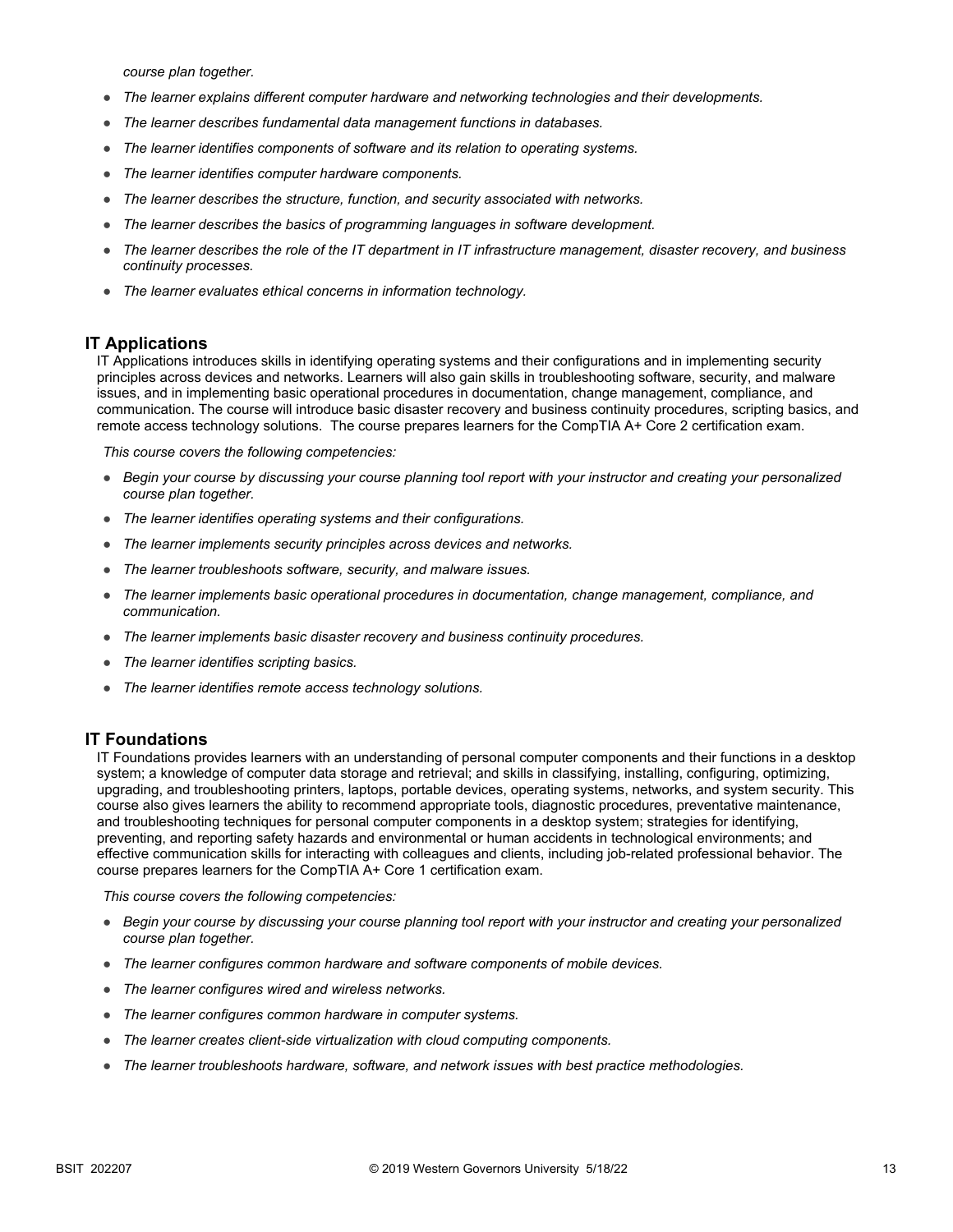### **Information Systems Management**

Information Systems Management provides an overview of many facets of information systems applicable to business. The course explores the importance of viewing information technology (IT) as an organizational resource that must be managed, so that it supports or enables organizational strategy.

*This course covers the following competencies:*

- *Begin your course by discussing your course planning tool report with your instructor and creating your personalized course plan together.*
- *The graduate describes the role of information systems and the challenges of managing information technology in supporting essential business functions.*
- *The graduate describes the characteristics, functions, and evolution of computer hardware and software in support of business functions.*
- *The graduate describes effective techniques for managing databases and data warehouses for business optimization.*
- *The graduate describes primary technologies and the application of telecommunications, wireless, and the internet in business.*
- *The graduate describes effective strategies for systems development and the use of various decision support tools in business.*
- *The graduate interprets approaches for managing information security and privacy, averting ethical issues, and minimizing negative societal effects in business.*
- *The graduate describes the impact of e-commerce and social media on the business environment.*

### **Business Core**

### **Principles of Management**

Principles of Management provides students with an introductory look at the discipline of management and its context within the business environment. Students of this course build on previously mastered competencies by taking a more in-depth look at management as a discipline and how it differs from leadership while further exploring the importance of communication within business. This course provides students with a business generalist overview in the areas of strategic decision-making and operational planning, managerial budgeting, change management, human capital management, staff development, and conflict management.

*This course covers the following competencies:*

- *Begin your course by discussing your course planning tool report with your instructor and creating your personalized course plan together.*
- *The graduate can explain the strategic planning process.*
- *The graduate can describe how to establish a total quality management program in a product operation and in a service operation.*
- *The graduate can describe how to establish and promote an entrepreneurial emphasis within an organization.*
- *The graduate can recommend effective techniques for managing conflict and change.*
- *The graduate can correctly apply principles of human resource management in a given situation.*
- *The graduate responds appropriately to diversity issues in the workplace.*
- *The graduate can recommend an organizational structure to match a given organization's situation.*

### **Business of IT**

### **Business of IT – Applications**

Business of IT - Applications examines Information Technology Infrastructure Library (ITIL®) terminology, structure, policies, and concepts. Focusing on the management of information technology (IT) infrastructure, development, and operations, learners will explore the core principles of ITIL practices for service management to prepare them for careers as IT professionals, business managers, and business process owners. This course has no prerequisites.

*This course covers the following competencies:*

● *Begin your course by discussing your course planning tool report with your instructor and creating your personalized course plan together.*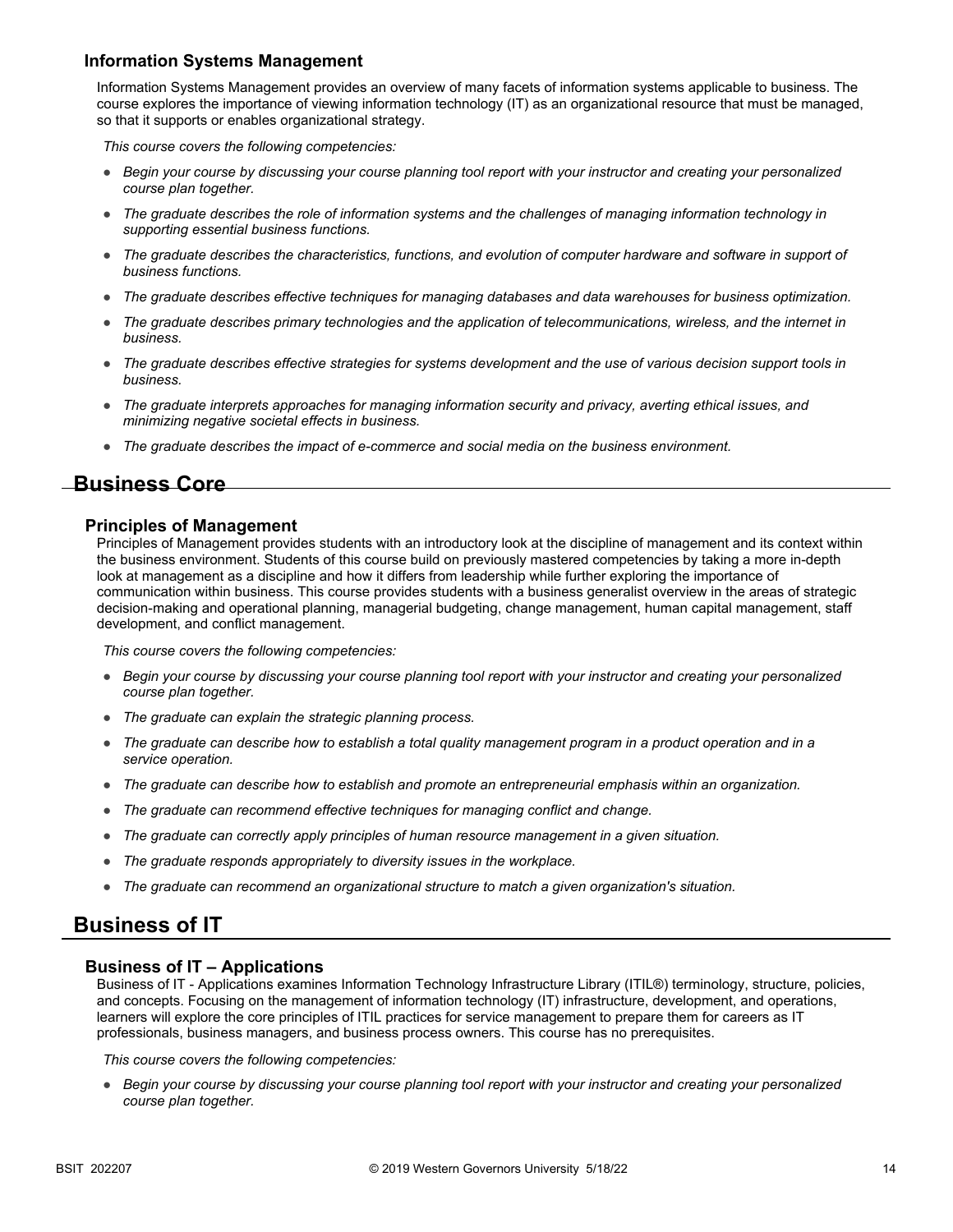- *The learner applies Information Technology Infrastructure Library (ITIL) concepts, core components, principles, and models of service management.*
- *The learner applies the Information Technology Infrastructure Library (ITIL) six activities of the service value chain.*

### **Business of IT - Project Management**

In this course, students will build on industry standard concepts, techniques, and processes to develop a comprehensive foundation for project management activities. During a project's life cycle, students will develop the critical skills necessary to initiate, plan, execute, monitor, control, and close a project. Students will apply best practices in areas such as scope management, resource allocation, project planning, project scheduling, quality control, risk management, performance measurement, and project reporting. This course prepares students for the following certification exam: CompTIA Project+.

*This course covers the following competencies:*

- *Begin your course by discussing your course planning tool report with your instructor and creating your personalized course plan together.*
- *The learner determines requirements of a project management plan.*
- *The learner identifies project factors, constraints, and risk strategies.*
- *The learner applies communication methods and change control processes within a project.*

### **Network and Security**

#### **Network and Security - Foundations**

Network and Security - Foundations introduces learners to the basic network systems and concepts related to networking technologies. Learners will gain skills in applying network security concepts for business continuity, data access, and confidentiality, and in identifying solutions for compliance with security guidance.

*This course covers the following competencies:*

- *Begin your course by discussing your course planning tool report with your instructor and creating your personalized course plan together.*
- *The learner identifies basic network systems and concepts related to networking technologies.*
- *The learner applies network security concepts for business continuity, data access, and confidentiality.*
- *The learner identifies solutions for compliance with security guidance.*

### **Emerging Technologies**

The Emerging Technologies course examines emerging technologies, identifies the benefits and drawbacks of technology adoption, and provides students with a process to evaluate technologies. The course will examine three technologies that may have an impact on Information Technology services in the coming years.

*This course covers the following competencies:*

- *Begin your course by discussing your course planning tool report with your instructor and creating your personalized course plan together.*
- *The graduate evaluates technology for organizations improvement.*
- *The graduate determines the impact of a proposed technology on an organization.*

### **Network and Security - Applications**

Network and Security - Applications prepares learners for the CompTIA Security+ certification exam. The course introduces learners to skills in identifying threats, attacks, and vulnerabilities to organizational security. The learner will also gain skills in designing security solutions for enterprise infrastructures and architectures, as well as in implementing security solutions across hardware, applications, and network services. Learners will be able to execute operations and incident response with tools, policies, forensics, and mitigation techniques, and to analyze information security controls, governance, risk, and compliance.

*This course covers the following competencies:*

● *Begin your course by discussing your course planning tool report with your instructor and creating your personalized course plan together.*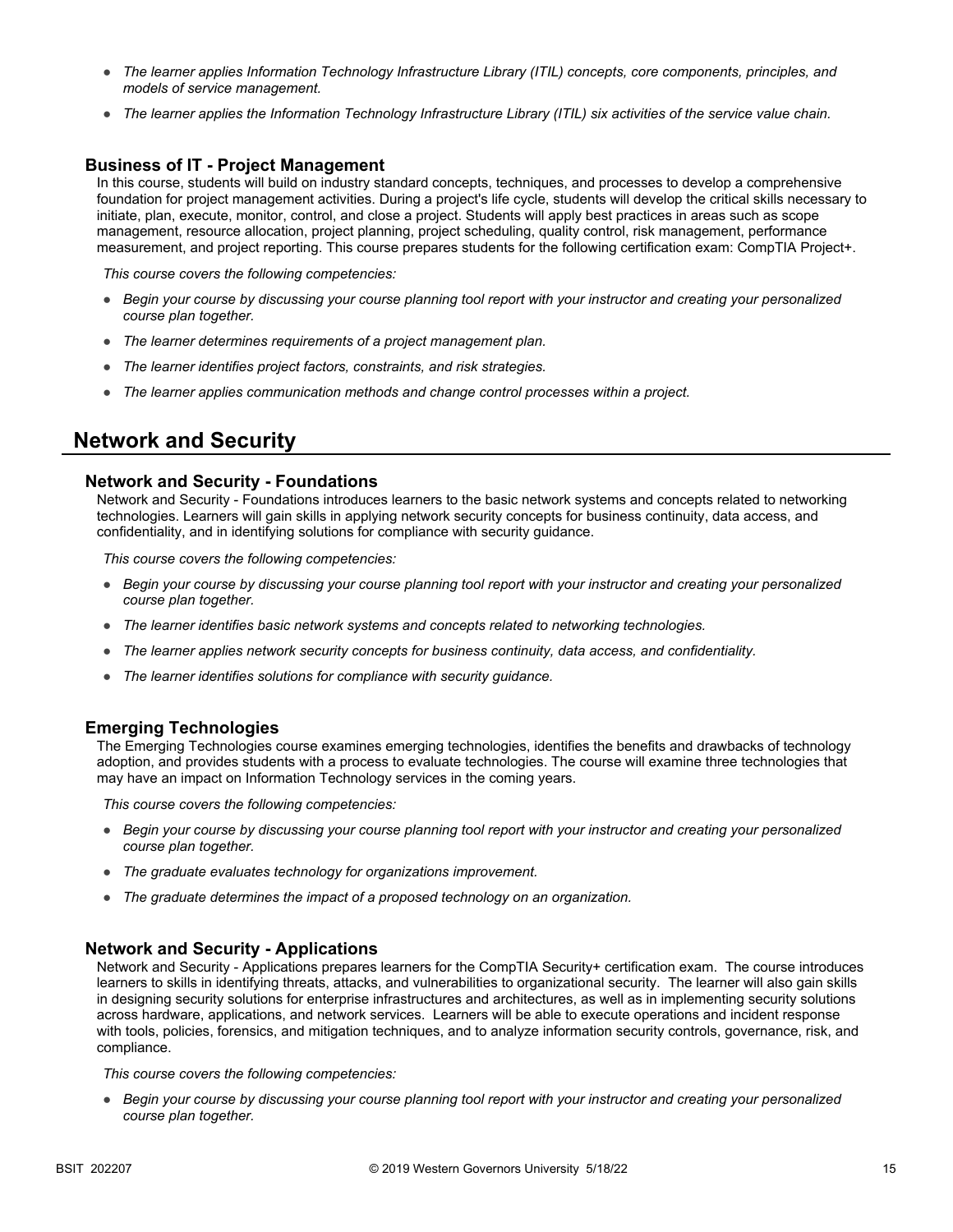- *The learner identifies threats, attacks, and vulnerabilities to organizational security.*
- *The learner designs security solutions for enterprise infrastructures and architectures.*
- *The learner implements security solutions across hardware, applications, and network services.*
- *The learner executes operations and incident response with tools, policies, forensics, and mitigation techniques.*
- *The learner analyzes information security controls, governance, risk, and compliance.*

### **Leadership and Management Specialty**

#### **Organizational Behavior and Leadership**

Organizational Behavior and Leadership explores how to lead and manage effectively in diverse business environments. The course requires students to demonstrate the ability to apply organizational leadership theories and management strategies in a series of scenario-based problems.

*This course covers the following competencies:*

- *The graduate can describe the effects of specified influences on individual behavior.*
- *The graduate can recommend appropriate principles or techniques for guiding the development of a group.*
- *The graduate can determine which type of team and team leadership should be used to accomplish a task or project.*
- *The graduate analyzes the culture within an organization to determine how to work effectively within that organization.*
- *The graduate can analyze leadership theories, methods, and tools in given situations and select the appropriate behavior of the leader.*
- *The graduate can develop and recommend how to implement effective performance evaluation processes.*

### **Spreadsheets**

#### **Spreadsheets**

The Spreadsheets course will help students become proficient in using spreadsheets to analyze business problems. Students will demonstrate competency in spreadsheet development and analysis for business/accounting applications (e.g., using essential spreadsheet functions, formulas, charts, etc.)

*This course covers the following competencies:*

- *Begin your course by discussing your course planning tool report with your instructor and creating your personalized course plan together.*
- *The graduate creates functional, formatted spreadsheets using appropriate spreadsheet functions and formulas to solve business problems.*
- *The graduate creates charts to present spreadsheet data for use in a professional setting.*
- *The graduate demonstrates proficiency in using spreadsheet software to analyze business problems.*

### **Scripting and Programming**

#### **Scripting and Programming - Foundations**

Scripting and Programming - Foundations introduces programming basics such as variables, data types, flow control, and design concepts. The course is language-agnostic in nature, ending in a survey of languages, and introduces the distinction between interpreted and compiled languages. Learners will gain skills in identifying scripts for computer program requirements and in using fundamental programming elements as part of common computer programming tasks. Learners will also gain an understanding of the logic and outcome of simple algorithms.

- *Begin your course by discussing your course planning tool report with your instructor and creating your personalized course plan together.*
- *The learner identifies scripts for computer program requirements.*
- *The learner uses fundamental programming elements as part of common computer programming tasks.*
- *The learner explains the logic and outcome of simple algorithms.*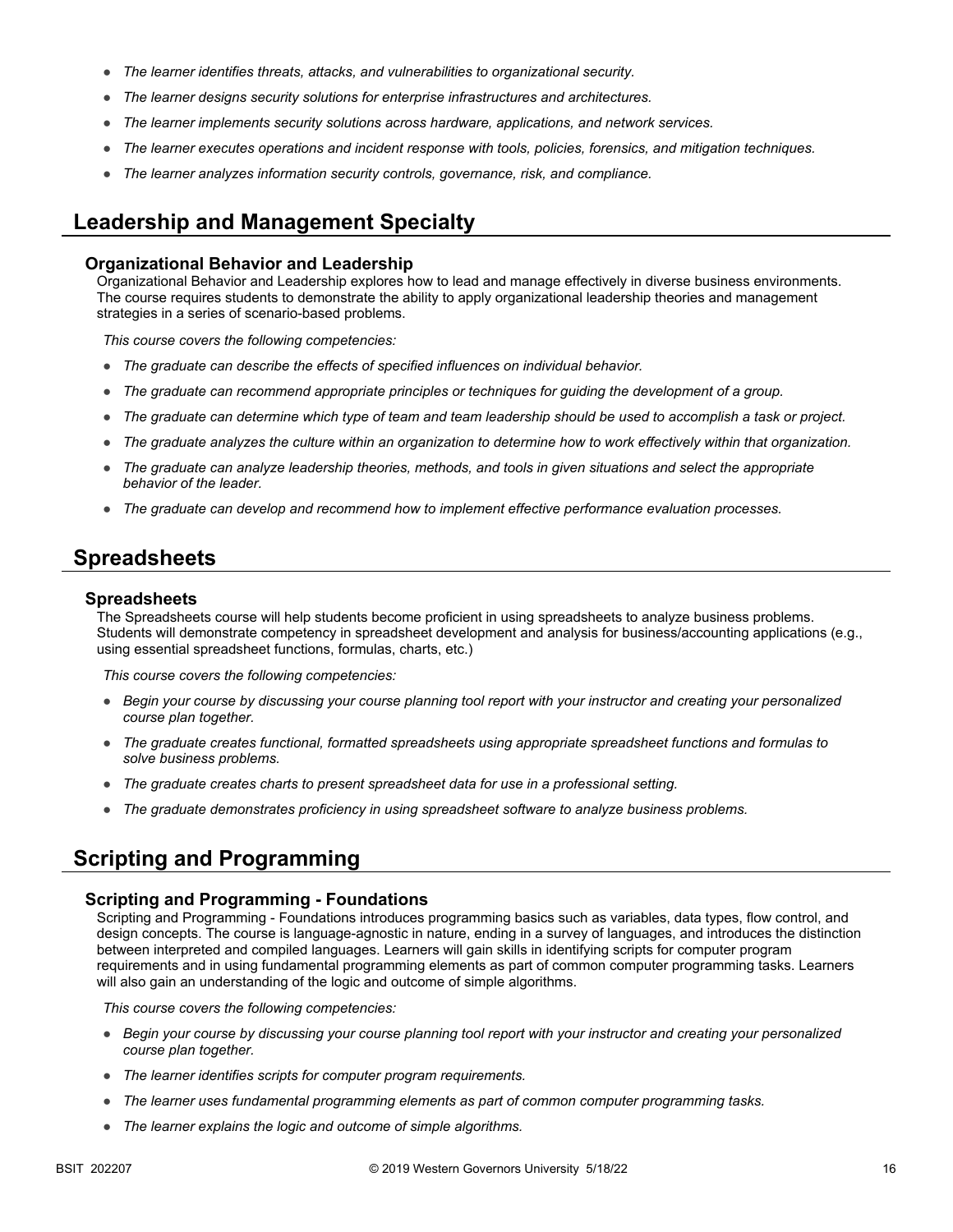### **Web Development**

#### **Web Development Foundations**

Web Development Foundations introduces students to web design and development using HTML, XML, and Cascading Style Sheets (CSS), the foundational languages of the web. This course also covers how to troubleshoot problems using developer tools and integrated development environments commonly employed in web development. There are no prerequisites for this course. 

*This course covers the following competencies:*

- *Begin your course by discussing your course planning tool report with your instructor and creating your personalized course plan together.*
- *The learner creates the structure of basic web documents using HTML and XML.*
- *The learner implements web page formatting and interface aesthetics using CSS*
- *The learner resolves software problems in web development environments with debugging tools.*

### **Web Development Applications**

This course builds upon a student's manual coding skills by teaching how to develop web documents and pages using the web development trifecta: Hypertext Markup Language version 5 (HTML5), Cascading Style Sheets version 3 (CSS3), and JavaScript. Students will utilize the skills learned in this course to create web documents and pages that easily adapt to display on both traditional and mobile devices. In addition, students will learn techniques for code validation and testing, form creation, inline form field validation, and mobile design for browsers and apps, including Responsive Web Design (RWD).

*This course covers the following competencies:*

- *Begin your course by discussing your course planning tool report with your instructor and creating your personalized course plan together.*
- *The graduate assembles web pages by using, creating, and validating HTML5 code.*
- *The graduate develops web documents using CSS3 to position and format content, to enhance accessibility, and to create effects such as transformations, transitions, and animations.*
- *The graduate uses JavaScript to enhance web development and design.*
- *The graduate improves the functionality of web pages using HTML5 APIs to add features such as geolocation, dragand-drop, canvas, and offline web applications.*
- *The graduate validates user input forms using both HTML5 and JavaScript techniques.*
- *The graduate develops web pages tested for compatibility between traditional and mobile devices.*

### **User Interface Design**

This course covers tools and techniques employed in user interface design, including web and mobile applications. Concepts of clarity, usability, and detectability are included in this course, as well as other design elements such as color schemes, typography, and layout. Techniques like wireframing, usability testing, and SEO optimization are also covered.

- *Begin your course by discussing your course planning tool report with your instructor and creating your personalized course plan together.*
- *The graduate describes user interface design project constructs.*
- *The graduate describes the user interface design process.*
- *The graduate explains the relationship between the user and the site design.*
- *The graduate explains user interface design principles.*
- *The graduate builds a web page wireframe.*
- *The graduate creates multiple web pages, using best practices in design technique.*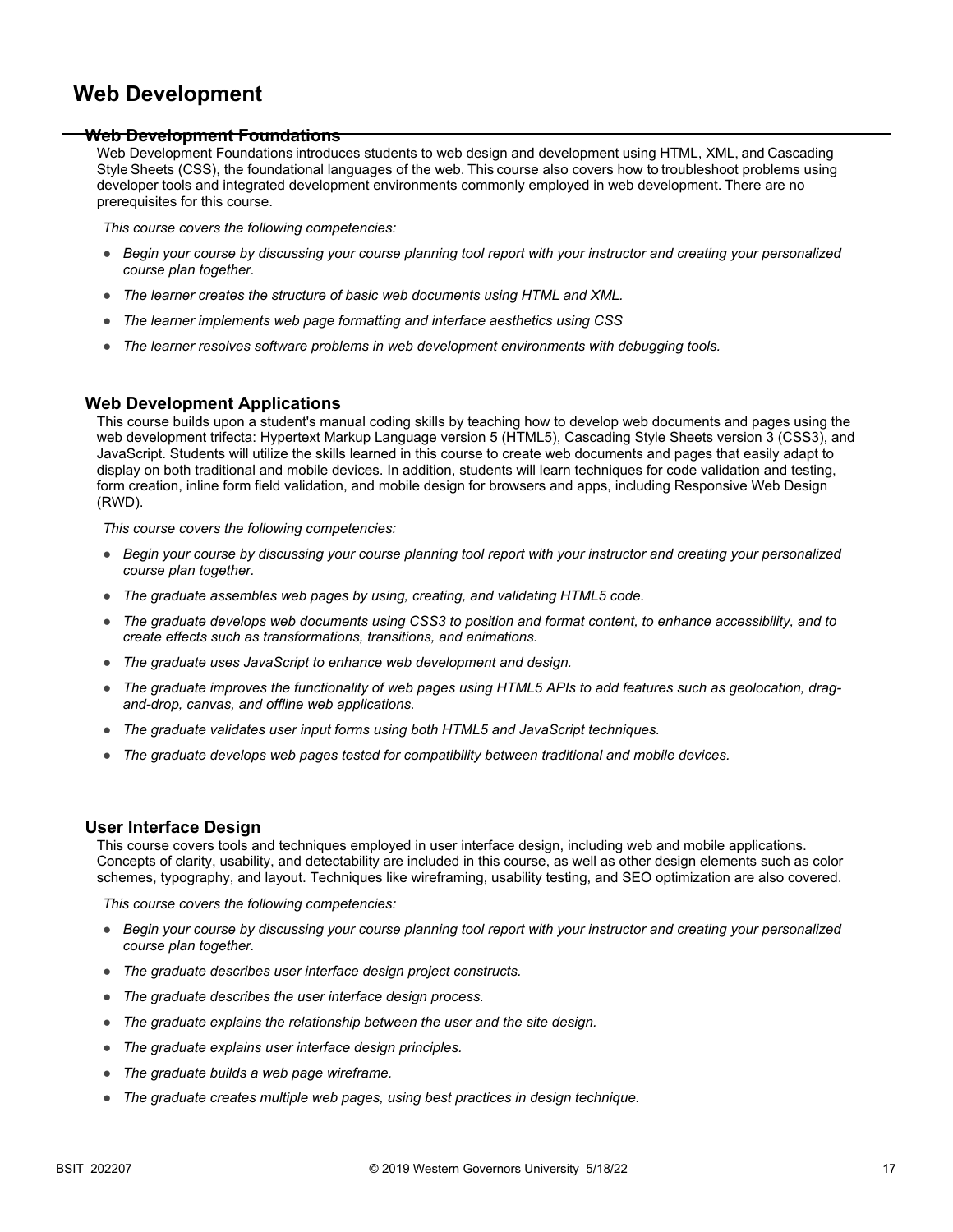- *The graduate creates a navigation hierarchy for a website.*
- *The graduate analyzes best practices in designing interactive elements of User Interfaces.*
- *The graduate explains the best practice strategies for maintaining websites, including Search Engine Optimization.*

### **Data Management**

#### **Data Management - Foundations**

Data Management - Foundations introduces learners to the concepts and terminology used in the field of data management. Students will be introduced to Structured Query Language (SQL) and will learn how to use Data Definition Language (DDL) and Data Manipulation Language (DML) commands to define, retrieve, and manipulate data. This course covers differentiations of data—structured vs. unstructured and quasi-structured (relational, hierarchical, XML, textual, visual, etc). It also covers aspects of data management (quality, policy, storage methodologies). Foundational concepts of data security are included.

*This course covers the following competencies:*

- *Begin your course by discussing your course planning tool report with your instructor and creating your personalized course plan together.*
- *The learner explains attributes of databases, database tables, and structured and associated query language (SQL) commands.*
- *The learner determines how to run queries for creation and manipulation of data in relational databases.*
- *The learner defines primary and foreign keys in data normalization.*

#### **Data Management – Applications**

Data Management - Applications covers conceptual data modeling and introduces MySQL. Students will learn how to create simple to complex SELECT queries, including subqueries and joins, and how to use SQL to update and delete data. Topics covered in this course include exposure to MySQL; creating and modifying databases, tables, views, foreign keys/primary keys (FKs/PKs), and indexes; populating tables; and developing simple Select-From-Where (SFW) queries to complex 3+ table join queries. The following course is a prerequisite: Data Management – Foundations.

*This course covers the following competencies:*

- *Begin your course by discussing your course planning tool report with your instructor and creating your personalized course plan together.*
- *The learner recommends databases and database management systems to meet organizational needs.*
- *The learner queries database tables and views with SQL code.*
- *The learner creates DML statements that insert, update, and delete data in data tables.*
- *The learner implements joins and aggregate functions in SQL queries.*

### **Information Technology Management**

#### **Cloud Foundations**

Cloud Foundations introduces learners to real-world issues and practical solutions to cloud computing. This course covers the business value of cloud computing, examining cloud types, the steps to successful cloud adoption, and the effect cloud adoption has on IT service management, as well as the risks and consequences of implementing cloud solutions. This course prepares learners for the AWS Certified Practitioner certification exam. There are no prerequisites for this course.

- *Begin your course by discussing your course planning tool report with your instructor and creating your personalized course plan together.*
- *The learner articulates the value proposition of cloud solutions in business scenarios.*
- *The learner defines cloud security and compliance.*
- *The learner identifies cloud technology solutions in IaaS, PaaS, and SaaS models.*
- *The learner determines the best-fit solution for a project based on the cost and support structures.*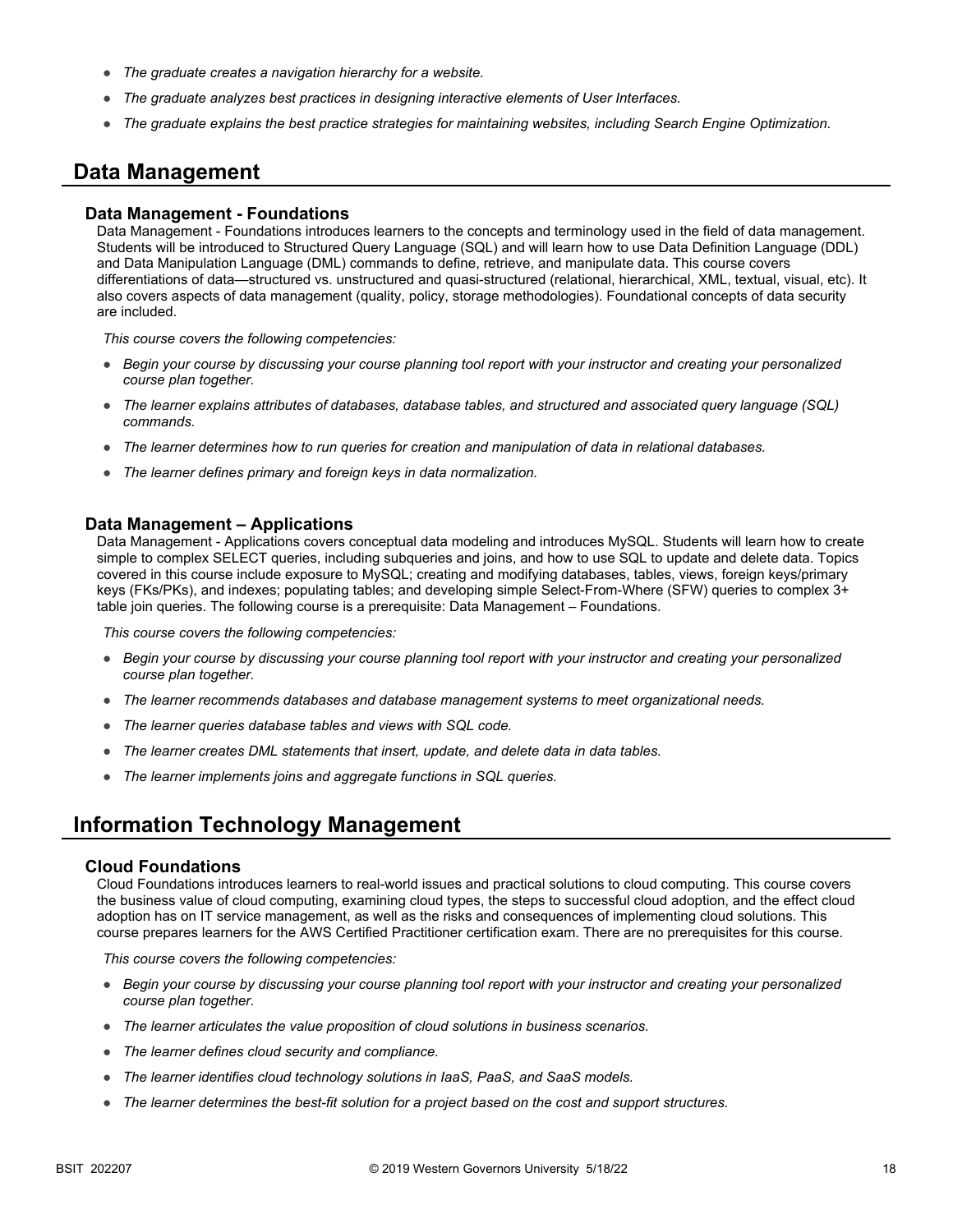### **Networks**

### **Networks**

Networks introduces skills in configuring networking components and a network infrastructure. Learners will gain skills in optimizing network operations for availability, performance, and security, and in troubleshooting network issues. The course prepares learners for the CompTIA Network+ certification exam. Network and Security - Foundations is a prerequisite for this course.

*This course covers the following competencies:*

- *Begin your course by discussing your course planning tool report with your instructor and creating your personalized course plan together.*
- *The learner configures networking components.*
- *The learner configures a network infrastructure.*
- *The learner optimizes network operations for availability, performance, and security.*
- *The learner troubleshoots network issues.*
- *The learner implements network security techniques.*

## **Operating Systems**

#### **Linux Foundations**

Linux Foundations prepares learners for the LPI Linux Essentials certification, and is an introduction to Linux as an operating system as well as an introduction to open-source concepts and the basics of the Linux command line. Learners will gain skills in identifying the fundamentals of open-source software and to develop resources for data access and security.

*This course covers the following competencies:*

- *Begin your course by discussing your course planning tool report with your instructor and creating your personalized course plan together.*
- *The learner identifies the fundamentals of open-source software.*
- *The learner develops resources for data access and security.*

### **Capstone**

### **IT Capstone Written Project**

The capstone project consists of a technical work proposal, the proposal's implementation, and a post-implementation report that describes the graduate's experience in developing and implementing the capstone project. The capstone project should be presented and approved by the course instructor in relation to the graduate's technical emphasis.

*This course covers the following competencies:*

● *The graduate integrates and synthesizes competencies from across the degree program, thereby demonstrating the ability to participate in and contribute value to the chosen professional field.*